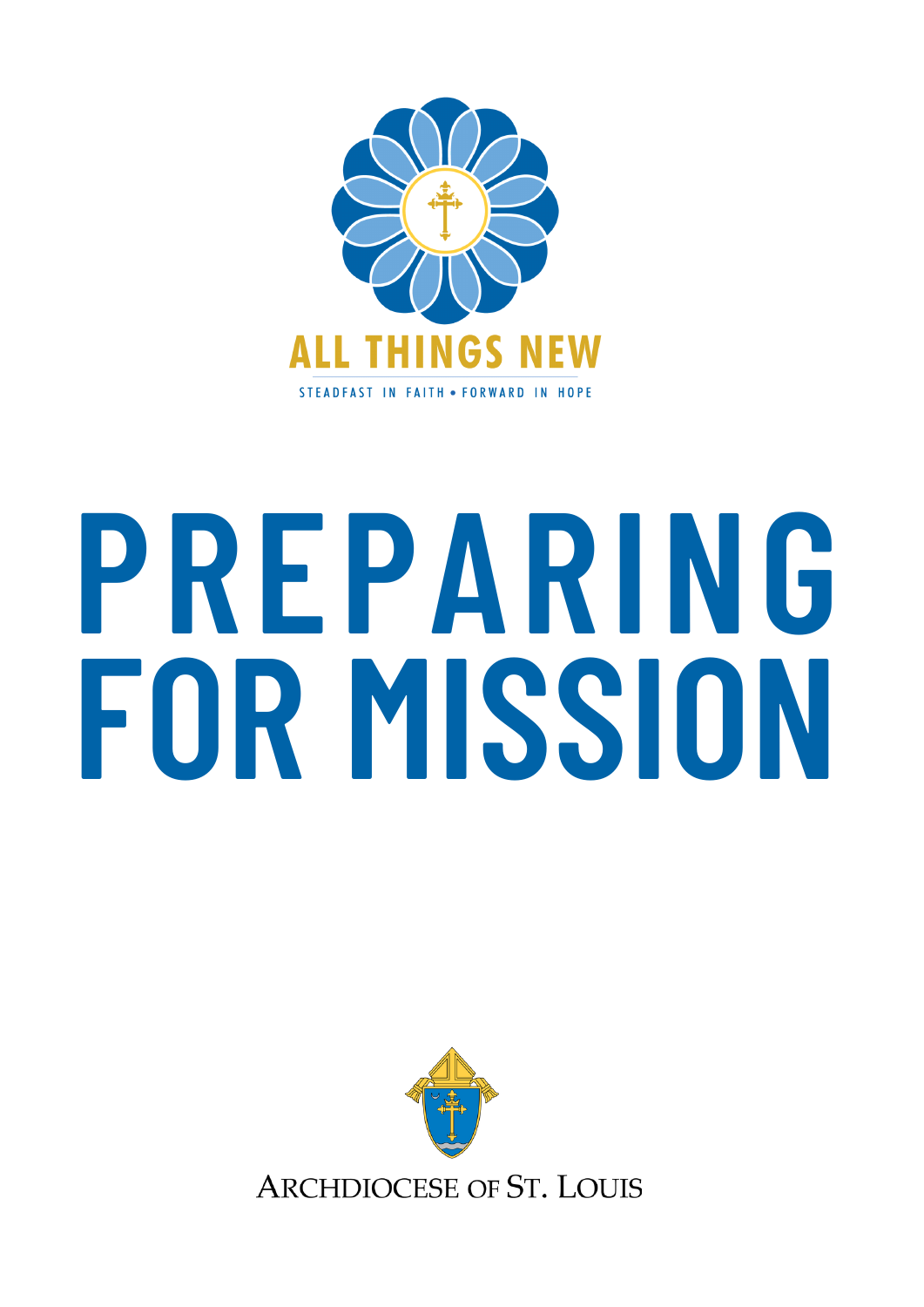## RENEWED CHURCH RENEWED MISSION A VIBRANT FUTURE **ALL THINGS NEW**

All Things New is an initiative driven by the Church's universal mission to evangelize that is being implemented throughout the archdiocese.

All Things New will evaluate the effectiveness of the Church in St. Louis in proclaiming the Gospel and will identify opportunities for improvement and spirit filled renewal within all parishes, schools and curia offices and agencies.

### **USING THIS GUIDE**

This guidebook is intended to help each of us respond to what God is asking of us as Missionary Disciples. It can be used for individual study or for discussion in small groups - with parish staff, leaders, volunteers - anyone who is looking to be equipped for the mission.



NEW HEARTS NEW MINDS NEW METHODS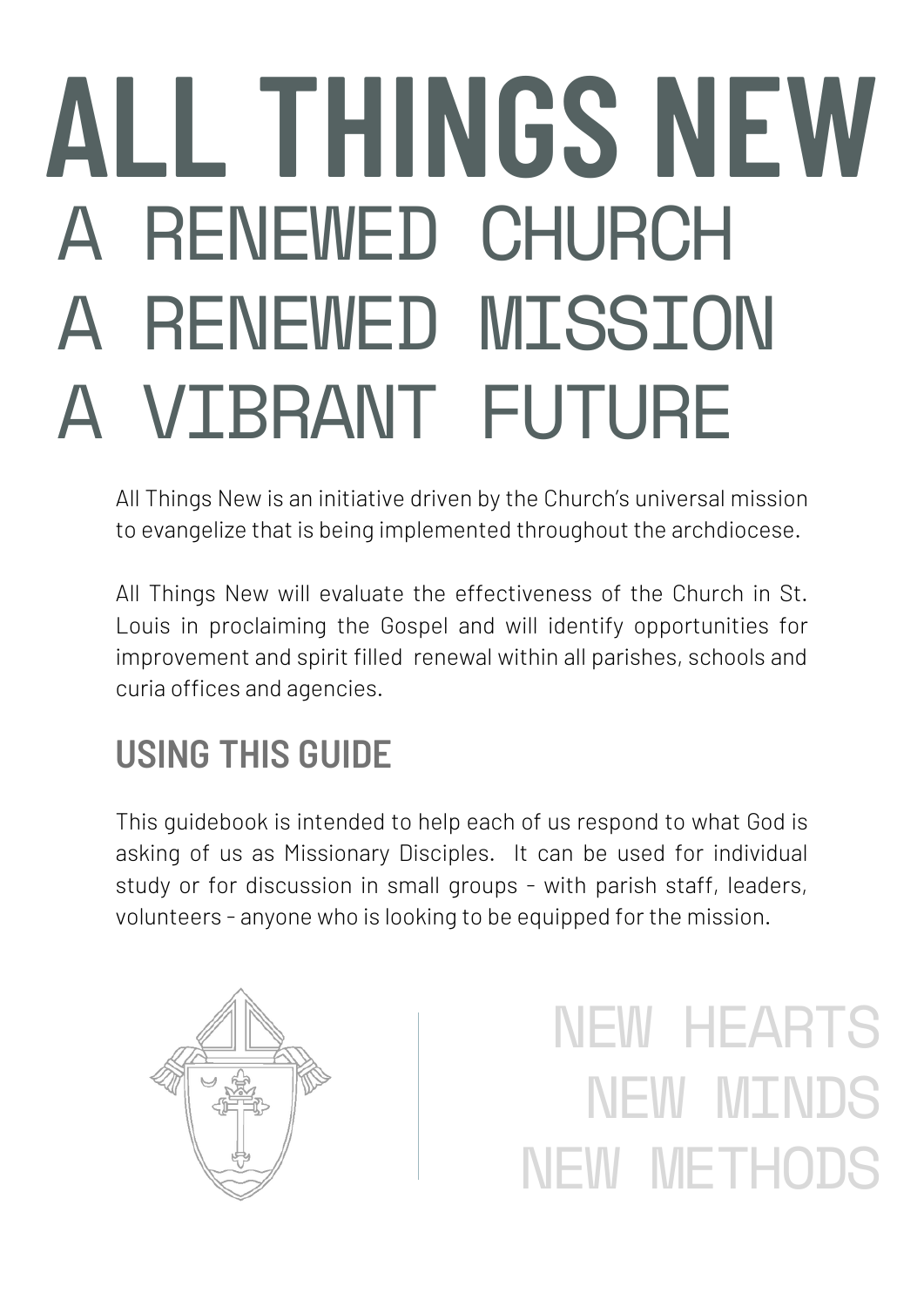|          |                         | <b>INTRODUCTION</b>                                                                                                    | p.4                                   |
|----------|-------------------------|------------------------------------------------------------------------------------------------------------------------|---------------------------------------|
|          | $\overline{\textbf{C}}$ | <b>NEW HEARTS</b>                                                                                                      | p.6                                   |
|          |                         | <b>HEART FOR GOD PART 1</b><br><b>ART FOR GOD PART 2</b><br><b>A HEART FOR THE CHURCH</b><br><b>A HEART FOR OTHERS</b> | P.7<br>P <sub>9</sub><br>P.11<br>P.14 |
|          | 3                       | <b>NEW MINDS</b>                                                                                                       | p. 17                                 |
|          |                         | THE CHANGE OF AN AGE<br><b>EQUIPPING THE SAINTS</b><br><b>EVANGELIZING THE CULTURE</b>                                 | P.20<br>p 23<br>P.27                  |
|          |                         | <b>NEW METHODS</b>                                                                                                     | p. 30                                 |
| <u>ш</u> |                         | <b>GETTING STARTED</b>                                                                                                 | P 33                                  |
|          | $\mathsf{\Gamma}$       | CONCLUSION                                                                                                             | P. 36                                 |



 $\sum_{i=1}^{n}$ 

## **CONTENTS** PREPARING FOR MISSION GUIDEBOOK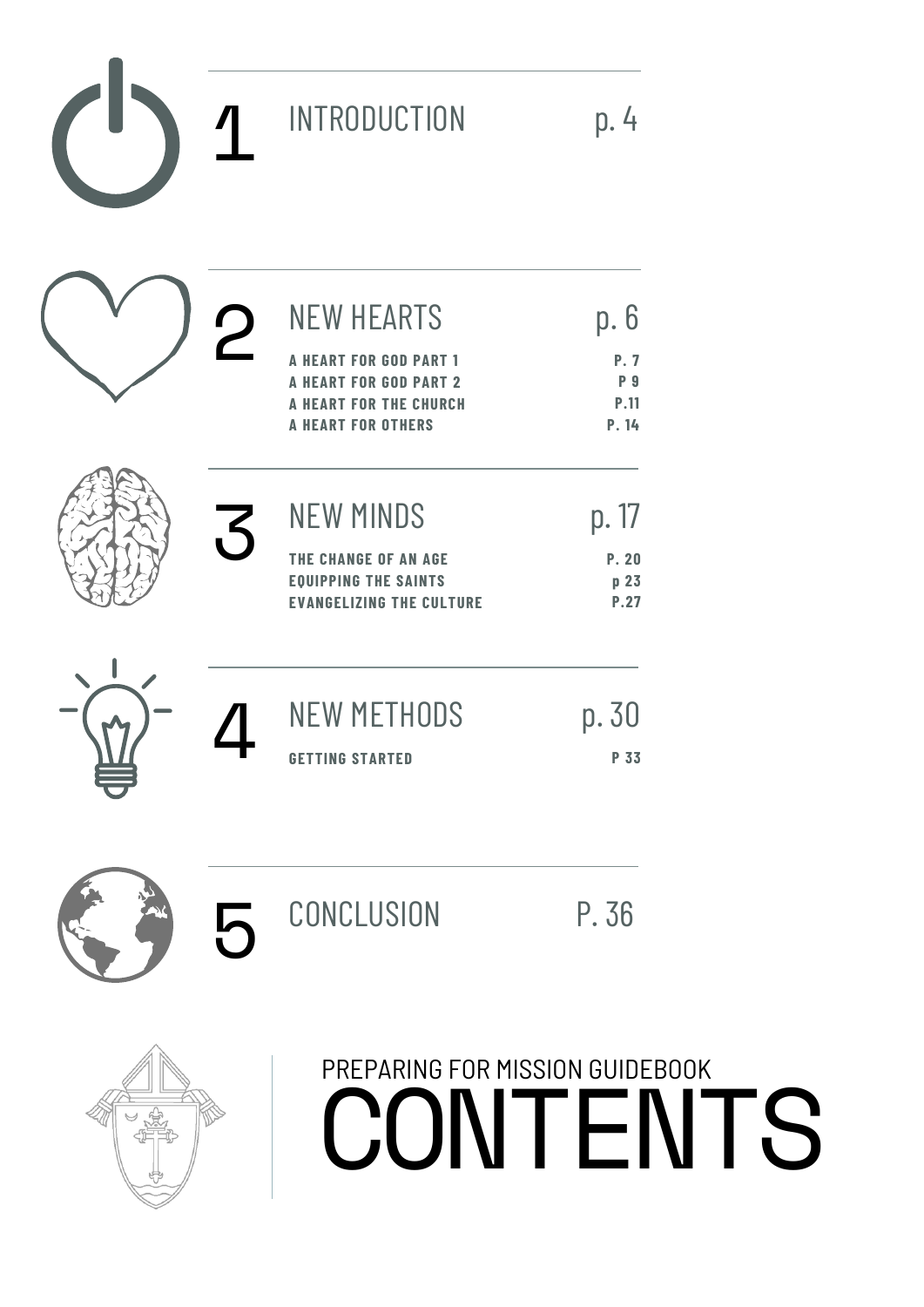## PREPARING FOR MISSION

#### **RESPONDING TO GOD'S CALL AS MISSIONARY DISCIPLES**

As we begin the listening and planning process to renew our parishes across the Archdiocese of St. Louis, we are reminded the first thing that must be made new is each of us.

The Church has called each of us to take an active role in Evangelization - in proclaiming the Good News and walking with our brothers and sisters as they discover life in Christ.

Unfortunately many of us don't feel ready to evangelize; we often don't feel holy enough or knowledgeable enough about our faith to try to share it with others.

#### **REFLECTION/DISCUSSION**

In what ways are you comfortable sharing the Good News? What are the ways that you feel unprepared to evangelize?

Sharing the Good News of the Gospel is an essential part of being a Christian it's not optional! Jesus, in his last command told us:

*Go therefore and make disciples of all nations, baptizing them in the name of the Father and of the Son and of the Holy Spirit, teaching them to observe all that I have commanded you; and lo, I am with you always, to the close of the age.*

*MATTHEW 28:18-20*

One of the ways we can prepare for our shared mission is to reflect on what God has done in our own lives. In the Joy of the Gospel, Pope Francis says:

*For if we have received the love which restores meaning to our lives, how can we fail to share that love with others? JOY OF THE GOSPEL, 8*

**REFLECTION/DISCUSSION**

How have you felt God's love in your life? When was a time someone shared God's love with you?

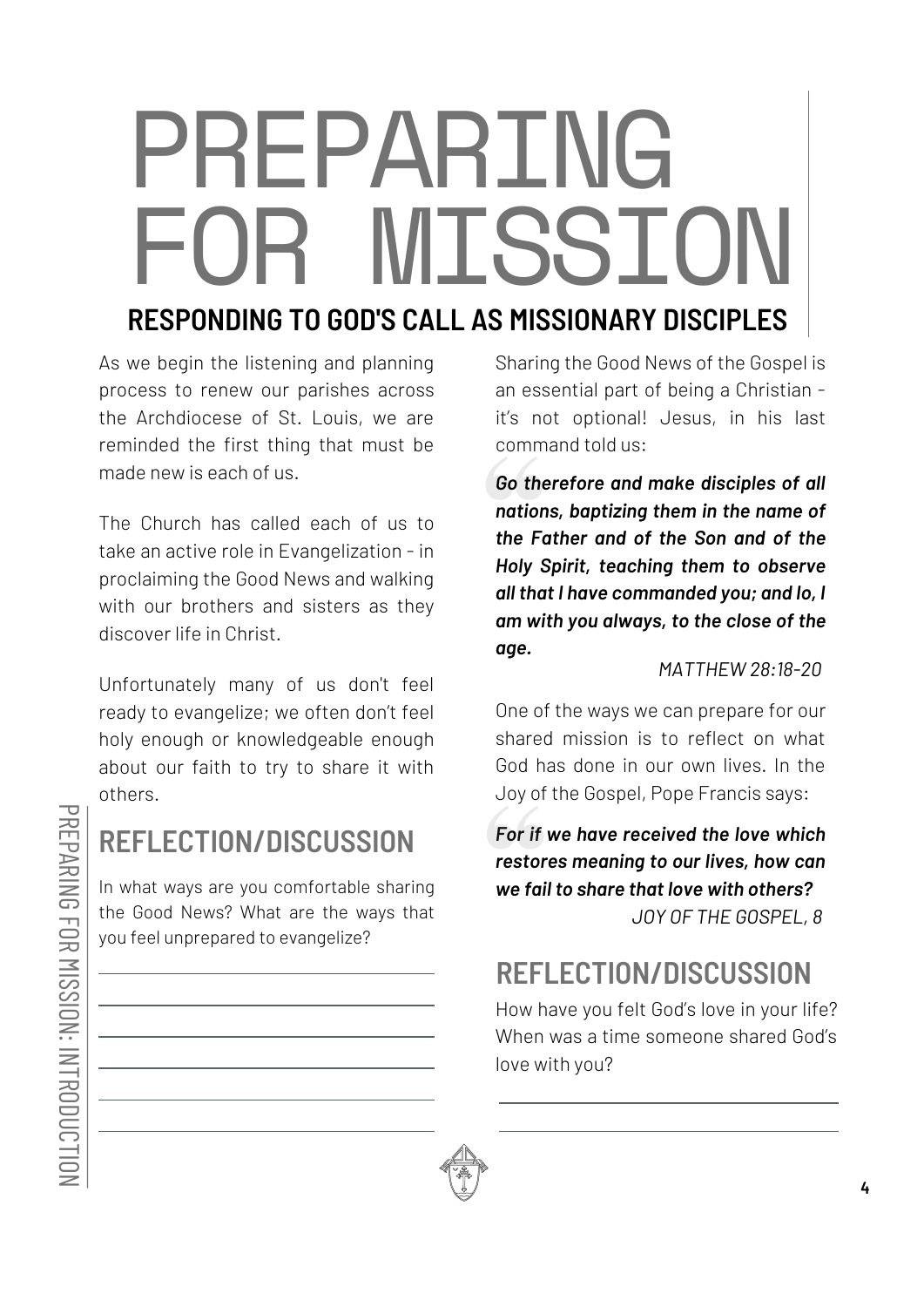### LOOKING AHEAD **THE CHURCH IS AN EVANGELIZER, BUT SHE BEGINS BY BEING EVANGELIZED HERSELF** EVANGELIZATION IN THE MODERN WORLD 15

The remaining sections of this study will help each of us - no matter where we are on our faith journey - to continue to conform our lives to Christ and to "be ready to give a reason for the hope within you" *(1 Peter 3:15).*

We'll be looking at the ways that the Lord wants to move in us, to form us into his Missionary Disciples, to be actively involved in this work that he has called each of us to.

**IN VIRTUE OF THEIR BAPTISM, ALL THE MEMBERS OF THE PEOPLE OF GOD HAVE BECOME MISSIONARY DISCIPLES (CF. MT 28:19).**

**ALL THE BAPTIZED, WHATEVER THEIR POSITION IN THE CHURCH OR THEIR LEVEL OF INSTRUCTION IN THE FAITH, ARE AGENTS OF EVANGELIZATION, AND IT WOULD BE INSUFFICIENT TO ENVISAGE A PLAN OF EVANGELIZATION TO BE CARRIED OUT BY PROFESSIONALS WHILE THE REST OF THE FAITHFUL WOULD SIMPLY BE PASSIVE RECIPIENTS.**

JOY OF THE GOSPEL 120

The next sections of our study will be broken down into three categories:

God wants to give us NEW HEARTS to be more deeply in love with Him, His Church and the world around us.

God wants to give us NEW MINDS so we can be better prepared to share our faith, and to better understand those in the world we are trying to reach.

God wants to send us out with NEW METHODS so we can be *effective* in reaching those who are in need of the good news.

BEHOLD, I AM DOING A NEW THING; NOW IT SPRINGS FORTH, DO YOU NOT PERCEIVE IT? I WILL MAKE A WAY IN THE WILDERNESS AND RIVERS IN THE DESERT. ISAIAH 43:19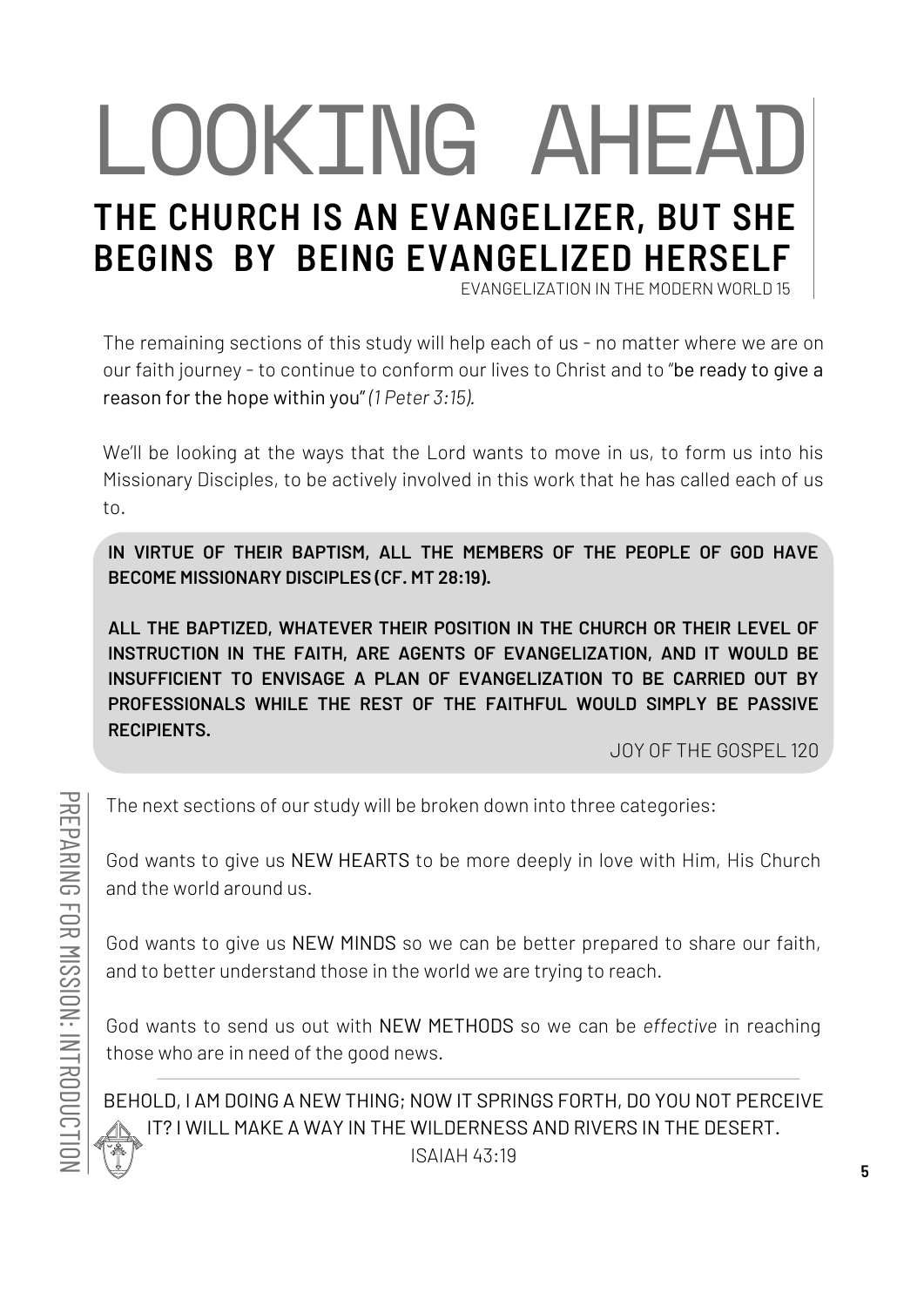#### NEW HEARTS AND I WILL GIVE YOU A NEW HEART, AND A NEW SPIRIT I WILL PUT WITHIN YOU. AND I WILL REMOVE THE HEART OF STONE FROM YOUR FLESH AND GIVE YOU A HEART OF FLESH EZEKIEL 36:26

#### **INTRODUCTION**

From the very beginning of creation, God has wanted our hearts. He created us to be in relationship with him. The very first paragraph of the Catechism of the Catholic Church says this:

*God, infinitely perfect and blessed in himself, in a plan of sheer goodness, freely created man to make him share in his own blessed life. For this reason, at every time and in every place, God draws close to man. He calls man to seek him, to know him, to love him with all his strength. He calls together all men, scattered and divided by sin, into the unity of his family, the Church.*

*CATECHISM OF THE CATHOLIC CHURCH, 1*

#### **REFLECTION/DISCUSSION**

What are some of the ways that you have felt God "draw close to you"? How can you seek, know, and love him "with all your strength"?

The entire story of Salvation History we read throughout the Bible could be summed up as God seeking his people who have gone astray and calling them back to Him. The Israelites again and again sought after false gods; this is often still our story today.

#### **REFLECTION/DISCUSSION**

What are some things in the modern world that we are tempted to give our hearts to instead of God?

One of the ways we can prepare for our shared mission is to reflect on what God has done in our own lives. In the Joy of the Gospel, we read:

*For if we have received the love which restores meaning to our lives, how can we fail to share that love with others?*

*JOY OF THE GOSPEL, 8*

#### **REFLECTION/DISCUSSION**

How have you experienced God's forgiveness and mercy? How can you invite others to that same experience?

Matthew 9:9-13 **FOR ADDITIONAL REFLECTION PRACTICAL CHALLENGE** John 4:1-42 Psalm 51



Spend time in prayer reflecting on the ways you have received God's mercy in your own life.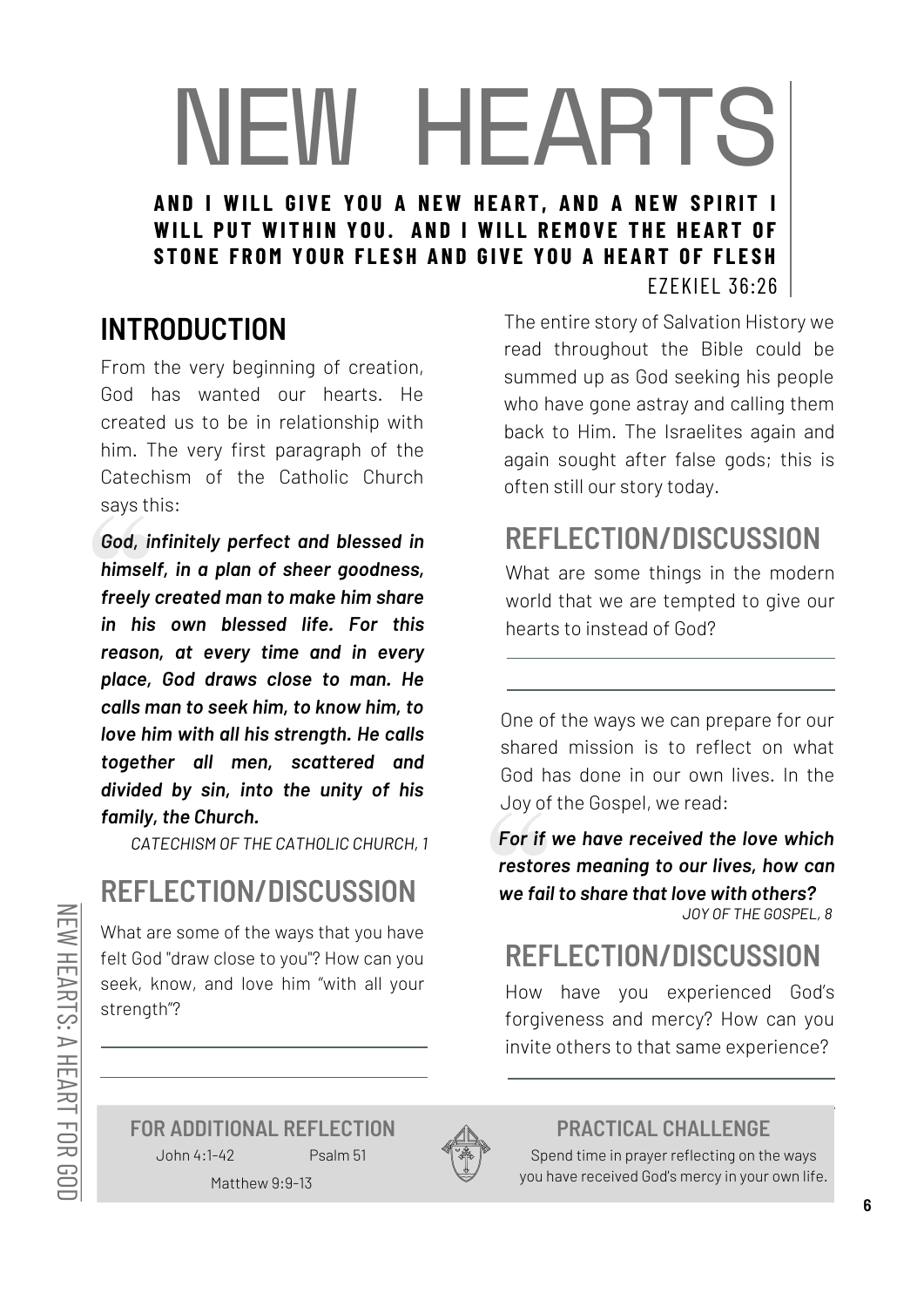## NEW HEARTS

**I WILL GIVE THEM A HEART TO KNOW ME, THAT I AM THE LORD. THEY SHALL BE MY PEOPLE AND I WILL BE THEIR GOD, FOR THEY SHALL RETURN TO ME WITH THEIR WHOLE HEART.** *JEREMIAH 24:7*

#### **A HEART FOR GOD**

What does it mean to have a heart for God?

As we seek to evangelize, the Lord first continues to call each of us to a closer relationship with him.

In the Joy of the Gospel, Pope Francis begins by inviting each of to renew our relationship with God each day:

*I invite all Christians, everywhere, at this very moment, to a renewed personal encounter with Jesus Christ, or at least an openness to letting him encounter them; I ask all of you to do this unfailingly each day. No one should think that this invitation is not meant for him or her, since "no one is excluded from the joy brought by the Lord" .*

*JOY OF THE GOSPEL, 3*

This daily encounter in prayer is the most important part of our preparation for the evangelizing mission that God is calling us to, because Jesus reminds us that "without me you can do nothing" (John 15:5).

#### **REFLECTION/DISCUSSION**

How do you encounter the Lord daily? How can you be more reliant on God? In what parts of your life is this hard?

In the Old Testament, we are familiar with the story of King David; we see his bravery in taking on Goliath, his mercy shown towards King Saul, and his leadership as King of Israel. David was anointed King of Israel not because of these gifts or his stature, but because he had a *heart for God.*

*The Lord does not look at the things people look at. People look at the outward appearance, but the Lord looks at the heart.*

*1 SAMUEL 16:7*

#### **REFLECTION/DISCUSSION**

In what ways do I try to rely on my own gifts and talents? How can I learn to trust in God and rely on him daily?



 $\geq$ 

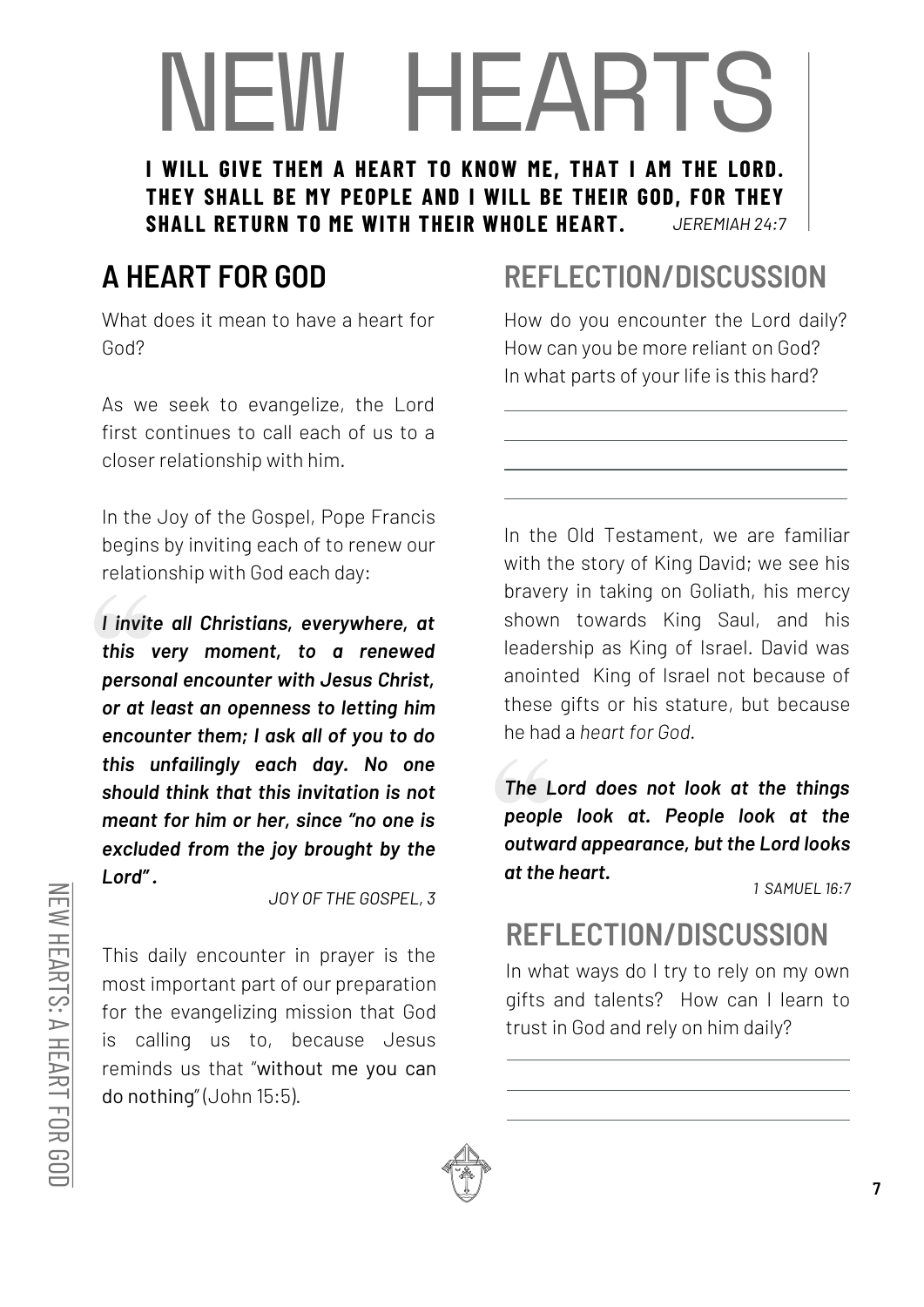## NEW HEARTS **A HEART FOR GOD**

#### Even though David had a heart for God, he still sometimes fell short and sinned, as we see in his adultery with Bathsheba (see: 2 Samuel 11).

But because when he was confronted with his sin he repented, he never lost his heart for God.

After recognizing his sin, he writes Psalm 51, a beautiful expression of repentance and God's mercy:

#### *Turn away your face from my sins; blot out all my iniquities. A clean heart create for me, God; renew within me a steadfast spirit.*

*PSALM 51: 11-12*

David was called by God to repent of his sins. Even though David was a sinful man, we still call Jesus "Son of David" and consider King David one of the greatest figures in salvation history. It's a stunning reminder of the power of God's forgiveness.

So too, each of us must confront our own shortcomings and continue to give our hearts to God anew each day.

Matthew 16:13-20 2 Samuel 12:1-25 Psalm 63 **FOR ADDITIONAL REFLECTION PRACTICAL CHALLENGE**



#### When we do this, we begin to see ourselves and the world around us through the eyes of faith, as St. Paul did:

*Therefore, we are not discouraged; rather, although our outer self is wasting away, our inner self is being renewed day by day.*

*For this momentary light affliction is producing for us an eternal weight of glory beyond all comparison, as we look not to what is seen but to what is unseen; for what is seen is transitory, but what is unseen is eternal.*

*-2 CORINTHIANS 4:16-18*

#### **REFLECTION/DISCUSSION**

How can you develop a spiritual worldview, to see all things with the eyes of faith? In what parts of your life is this hard? What does Jesus want to make new in your heart?

Spend 30 minute in prayer this week and then find time for the sacrament of reconciliation.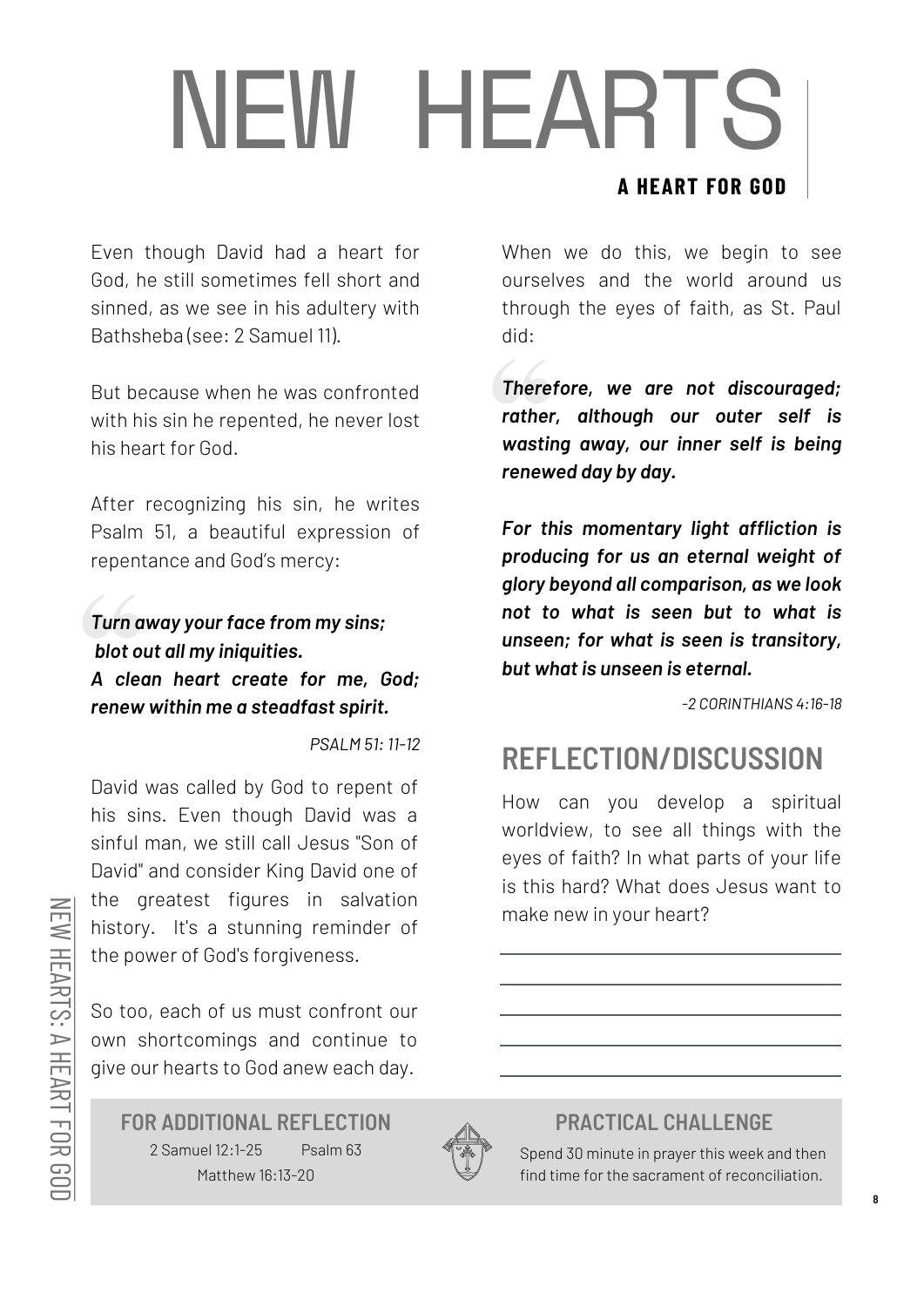### IN FW HEARTS HE ART

**MISSIONARY DISCIPLES...EVERY CHRISTIAN IS A MISSIONARY TO THE EXTENT THAT HE OR SHE HAS ENCOUNTERED THE LOVE OF GOD IN CHRIST JESUS: WE NO LONGER SAY THAT WE ARE "DISCIPLES" AND "MISSIONARIES", BUT RATHER THAT WE ARE ALWAYS "MISSIONARY DISCIPLES".**

*JOY OF THE GOSPEL, 120*

#### **A HEART FOR GOD: PART 2**

Our encounter with the love of God is what fuels our mission.

Only when we understand our deepest identity as sons and daughters of God do we comprehend the urgency and importance of making God's love known to the world around us.

All throughout the Gospels, we see Jesus calling people out of their former way of life to come and follow him. When we respond to this call, everything changes.

*The next day John was there again with two of his disciples, and as he watched Jesus walk by, he said, "Behold, the Lamb of God." The two disciples heard what he said and followed Jesus. Jesus turned and saw them following him and said to them, "What are you looking for?"*

*They said to him, "Rabbi" (which translated means Teacher), "where are you staying?" He said to them, "Come, and you will see." So they went and saw where he was staying, and they stayed with him that day. It was about four in the afternoon.*

*JOHN 1:35-39*



#### **REFLECTION/DISCUSSION**

When did you first answer Jesus' call to follow him? How is your life different now than it was before your initial conversion? How is Jesus calling you to a continuing conversion?

*The joy of evangelizing always arises from grateful remembrance: it is a grace which we constantly need to implore. The apostles never forgot the moment when Jesus touched their hearts: "It was about four o'clock in the afternoon" (Jn 1:39).*

*JOY OF THE GOSPEL, 13*

John, when writing his Gospel many years later, recalls the exact hour when Jesus called him - the moment his life changed forever. Sometimes, we can be afraid of this change, but we should have hope that Jesus never takes away more than he gives us:

*A thief comes only to steal and slaughter and destroy; I came so that they might have life and have it more abundantly.*

*JOHN 10:10*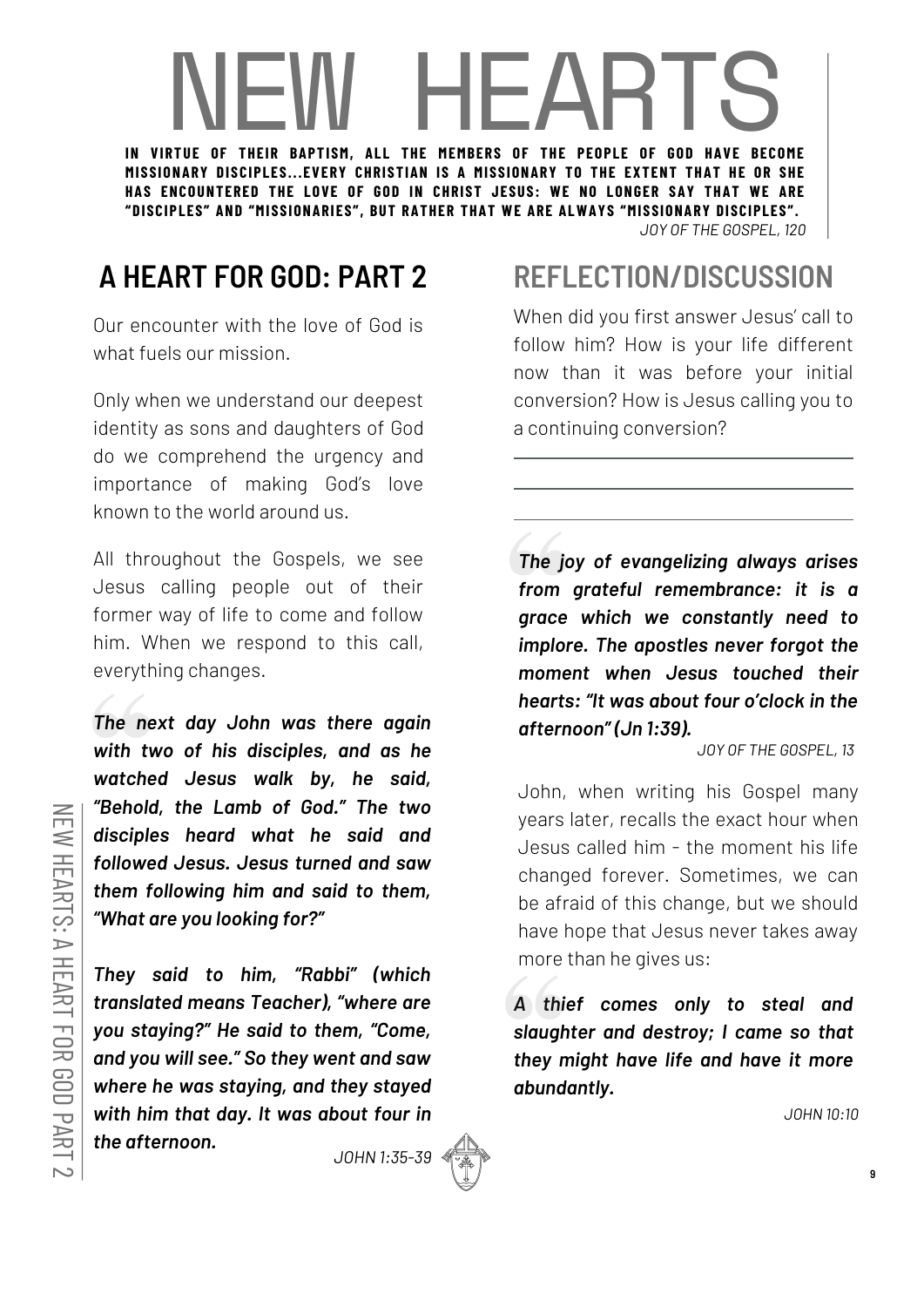## NEW HEARTS **A HEART FOR GOD PART 2**

Being a follower of Jesus, a missionary disciple, doesn't mean everything will always be easy, rather it means that we have confidence that Jesus has already won the final victory and that our hope is in Him.

We have an eternal prize that makes our sufferings worthwhile, as St. Paul tell us:

**...WE EVEN BOAST OF OUR AFFLICTIONS, KNOWING THAT AFFLICTION PRODUCES ENDURANCE, AND ENDURANCE, PROVEN CHARACTER, AND PROVEN CHARACTER, HOPE.**

**AND HOPE DOES NOT DISAPPOINT, BECAUSE THE LOVE OF GOD HAS BEEN POURED OUT INTO OUR HEARTS THROUGH THE HOLY SPIRIT THAT HAS BEEN GIVEN TO US.**

**FOR CHRIST, WHILE WE WERE STILL HELPLESS, YET DIED AT THE APPOINTED TIME FOR THE UNGODLY**

#### *ROMANS 5:3-5*

#### **REFLECTION/DISCUSSION**

What are the ways you have experienced "abundant life" since you answered Jesus' call to follow him? How have you felt God's love during difficult moments in your life? How do you share hope with others?

Matthew 4:18-22 Psalm 27 John 11: 1-44 **FOR ADDITIONAL REFLECTION PRACTICAL CHALLENGE**



Spend 30 minutes in prayer this week reflecting on when Jesus first called you to follow Him.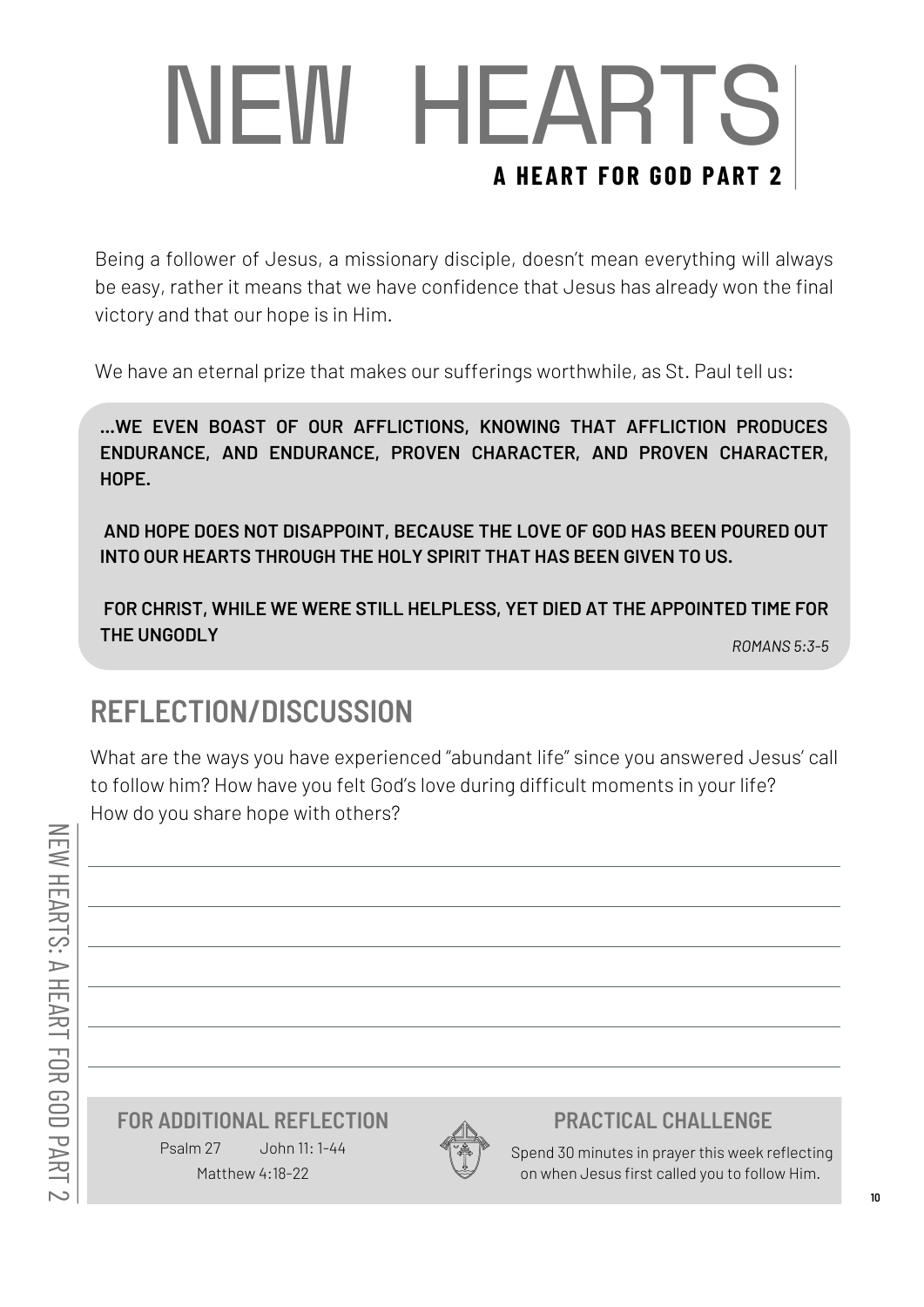## NEW HEARTS **A HEART FOR THE CHURCH**

Why don't we evangelize?

Often times, it may be because we don't feel ready or we don't think we are holy enough.

While this may be partially true (evangelization *is* the work of the Holy Spirit), we can never stop giving our hearts to God and growing in our holiness.

That partial truth can't stop us from taking the next step - we are each still called to step out of the boat (as St. Peter did) and take on the mission Christ gives us as his Church. To help continue on that journey, we'll continue to offer resources for developing a heart for God for your personal use.

As we develop a heart for God and his mission, it's important that we also develop a heart for the Church that he gave us to radiate His light to the world.

Moving deeper into the heart of the Church always, at the same time, moves us out towards the world to share the good news and lead all we meet into life in the Church. We cannot separate these realities!

In Acts chapter 2, we see the very beginnings of the Church at Pentecost. Peter and the Apostles go forth to preach the Good News and thousands are converted.

*Now when they heard this, they were cut to the heart, and they asked Peter and the other Apostles, "What are we to do, my brothers?" Peter said to them, "Repent and be baptized, every one of you, in the name of Jesus Christ for the forgiveness of your sins; and you will receive the gift of the Holy Spirit."*

*ACTS 2:37--38*

Peter and the apostles, having just received the Holy Spirit, invited the converts into the life of the Church through the sacrament of Baptism! In the very next section, we read about what made up the life of the early Church:

*They devoted themselves to the teaching of the apostles and to the communal life, to the breaking of the bread and to the prayers.*

*ACTS 2:42*

This is what we are still called to today as members of the Church!



 $\geq$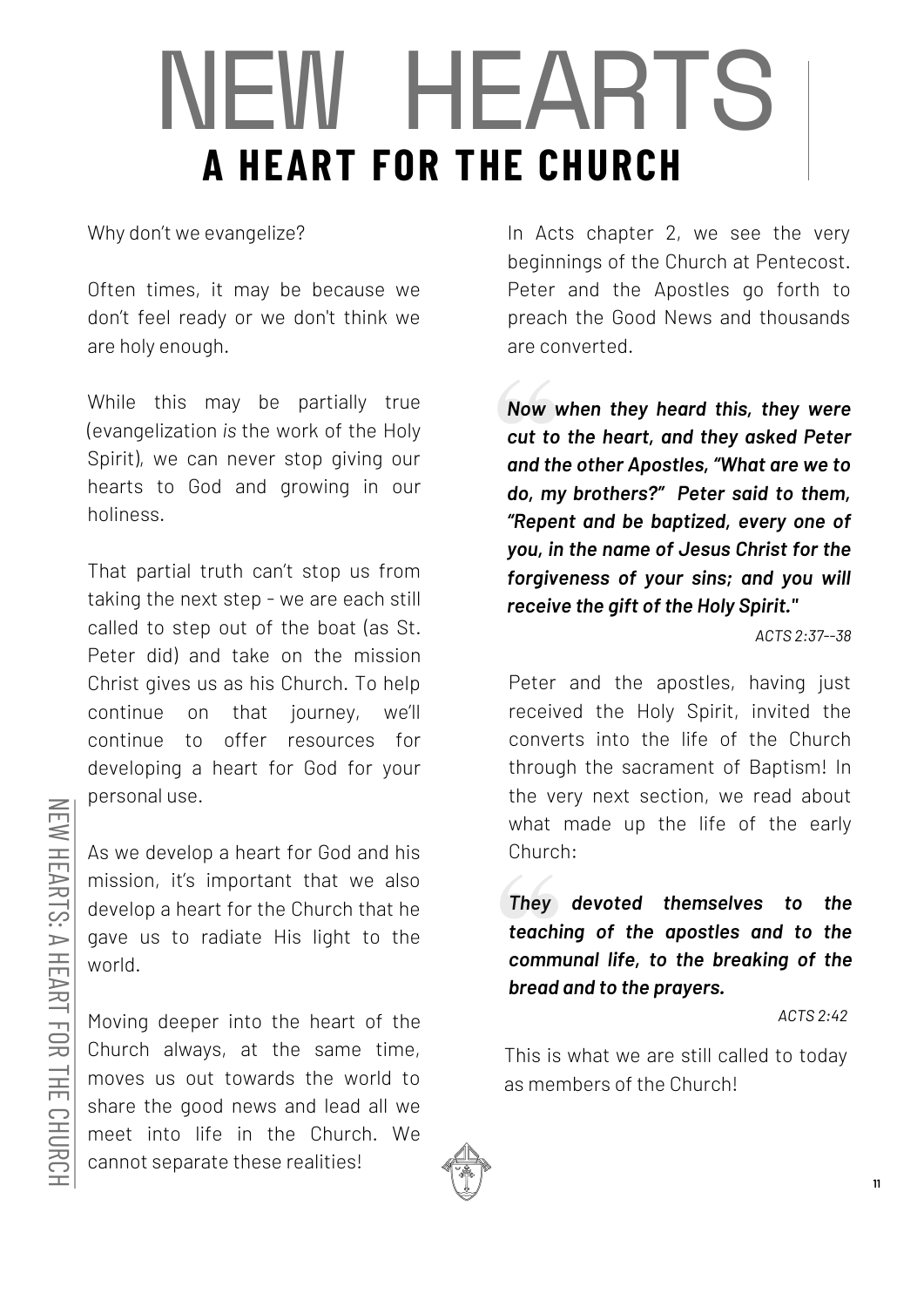## NEW HEARTS **A HEART FOR THE CHURCH**

The 4 categories seen above in Acts 2:42 are pillars of Christian life, pillars of discipleship. The Catechism of the Church, which shows us the teaching and the beauty of the Catholic faith, is divided into 4 sections that could be seen to reflect these pillars too:

- a. Teaching of the Apostles (I. Creed)
- b. Fellowship (III. Life in Christ Moral life)
- c. Breaking of the bread (II. Christian Mystery Sacrament)
- d. Prayers (IV. Christian Prayer)

#### **REFLECTION/DISCUSSION**

How have you experienced the life of the Church? In which of these areas listed in Acts 2:42 are you most aware of having experienced Christ?

In his document Evangelization in the Modern World, Pope Paul VI says this about the nature of the Church:

**SHE EXISTS IN ORDER TO EVANGELIZE, THAT IS TO SAY, IN ORDER TO PREACH AND TEACH, TO BE THE CHANNEL OF THE GIFT OF GRACE, TO RECONCILE SINNERS WITH GOD, AND TO PERPETUATE CHRIST'S SACRIFICE IN THE MASS, WHICH IS THE MEMORIAL OF HIS DEATH AND GLORIOUS RESURRECTION.** *EVANGELIZATION IN THE MODERN WORLD, 14*

As Catholics, we believe that the Church exists to be the channel of grace to the world, and that Christ gave the Church unique graces to offer the world - including the Sacraments.

While Evangelization doesn't always begin with the Sacraments, its goal is always to invite grace into the lives of those we are in relationships with - which eventually leads to the Sacraments.



ᆂ

 $\geq$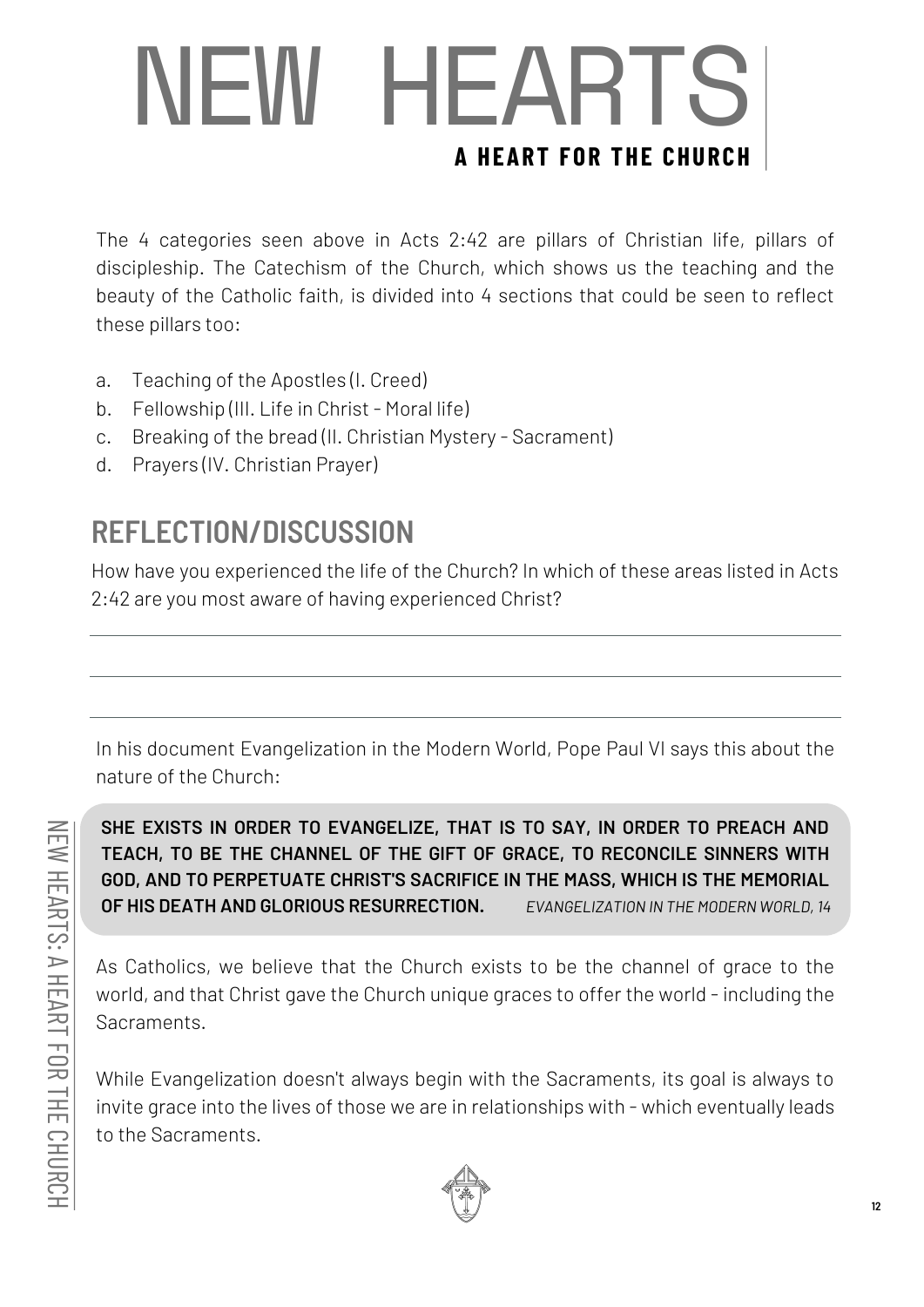## NEW HEARTS **A HEART FOR THE CHURCH**

#### **REFLECTION/DISCUSSION**

How have you felt God's grace in your life? How have the Sacraments helped you encounter the Lord?

As Catholics we believe Christ is truly present in the Church in the Sacraments, and present to us through the Church as a communion.

**COMMUNION WITH JESUS, WHICH GIVES RISE TO THE COMMUNION OF CHRISTIANS AMONG THEMSELVES, IS AN INDISPENSABLE CONDITION FOR BEARING FRUIT: "APART FROM ME YOU CAN DO NOTHING" (JN 15:5). AND COMMUNION WITH OTHERS IS THE MOST MAGNIFICENT FRUIT THAT THE BRANCHES CAN GIVE: IN FACT, IT IS THE GIFT OF CHRIST AND HIS SPIRIT.** *CHRISTIFIDELES LAICI 32*

In Salvation History, God called his chosen people to Himself so that they could be a light to the nations, to make him known.

We are continuing that story today in the Church as we are called to draw close to him through life in the Church and then to go out to all the world and make him known in all our relationships - as others have done for us!

#### **REFLECTION/DISCUSSION**

How have you felt God's grace in your life? How have the Sacraments helped you encounter the Lord?

Psalm 84 CCC 794 Matthew 16:13-20 Christifideles Laici 32 **FOR ADDITIONAL REFLECTION PRACTICAL CHALLENGE**



Spend time in prayer thinking of the relationships in your life that God may be calling you to invite Him into.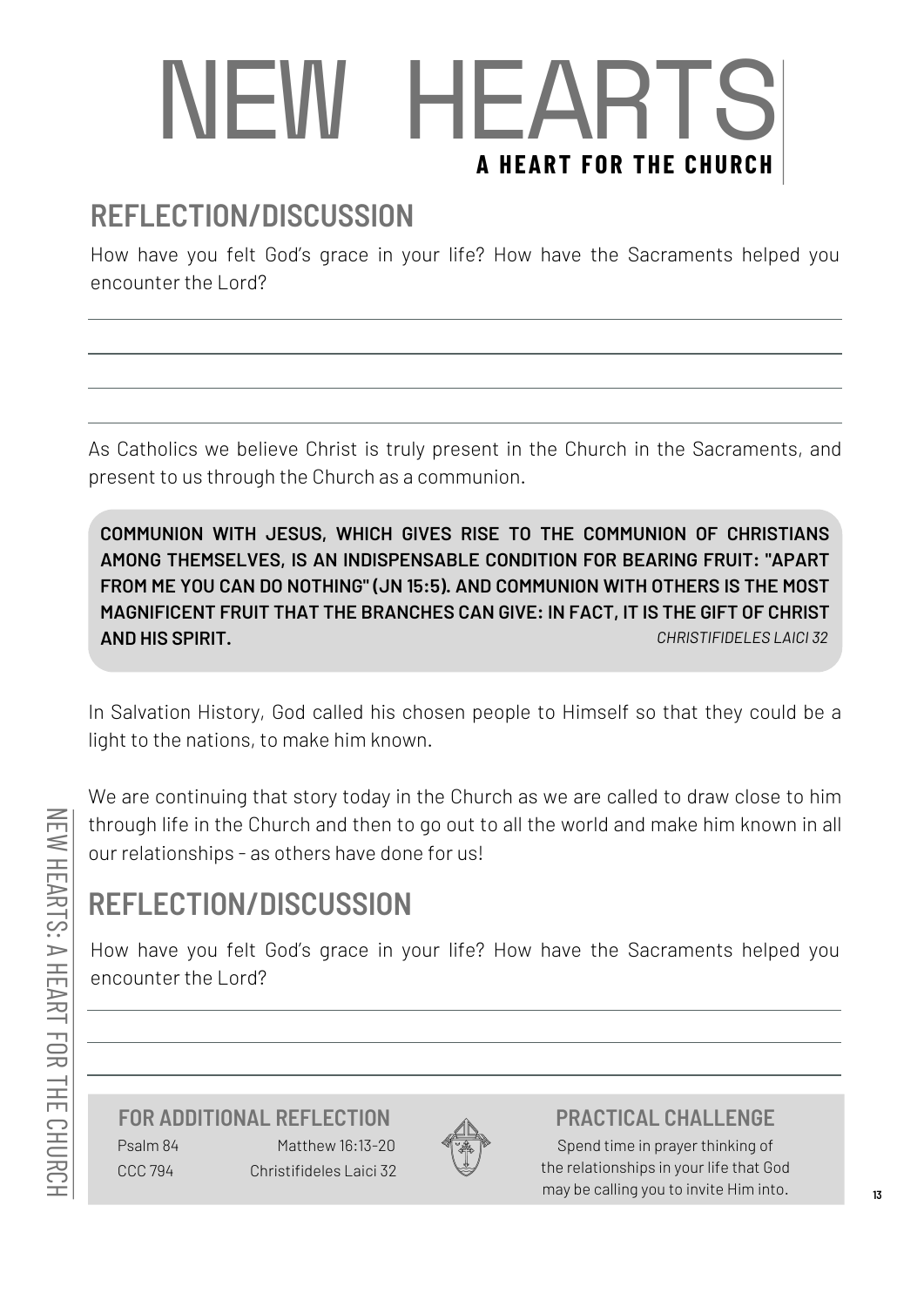### NEW HEARTS MISSION IS AT ONCE A PASSION **JESUS AND A PASSION FOR HIS PEOPLE**

#### *JOY OF THE GOSPEL, 269*

#### **A HEART FOR OTHERS**

When we begin to experience life in Christ and His Church, we also begin to participate in Christ's mission to the world, the mission that he gave to the Church to carry on after his Ascension into heaven.

From the very beginnings of *our story* of Salvation History, God's people have always been meant to be a light to the nations, as he promised in His Covenant with Abraham that "all the families of the Earth will be blessed through you" (Gen 12:3).

Having a heart for God and His Church necessarily means that we must also have a heart for drawing others into the same joy of the relationship with God that we have experienced.

#### *For if we have received the love which restores meaning to our lives, how can we fail to share that love with others?*

*JOY OF THE GOSPEL, 8*

The same life-giving love that led Jesus to take on our flesh, become man and share in our human life is the love that compels us to walk with others - to meet them in their need, both physical and spiritual, and to lead them to union with the Father - just as Jesus has done for us!

*Those who with God's help have welcomed Christ's call and freely responded to it are urged on by love of Christ to proclaim the Good News everywhere in the world.*

*CATECHISM OF THE CATHOLIC CHURCH 3*

#### **REFLECTION/DISCUSSION**

Who are those in your life that you want to know Christ? How do you think you can share the faith with them in word and deed? Do you pray for them regularly ?

In Matthew 18, we read the Parable of the lost sheep:

*What do you think? If a man has a hundred sheep, and one of them has gone astray, does he not leave the ninety-nine on the hills and go in search of the one that went astray? And if he finds it, truly, I say to you, he rejoices over it more than over the ninety-nine that never went astray. So it is not the will of my Father who is in heaven that one of these little ones should perish.*



*MATTHEW 18:12-14*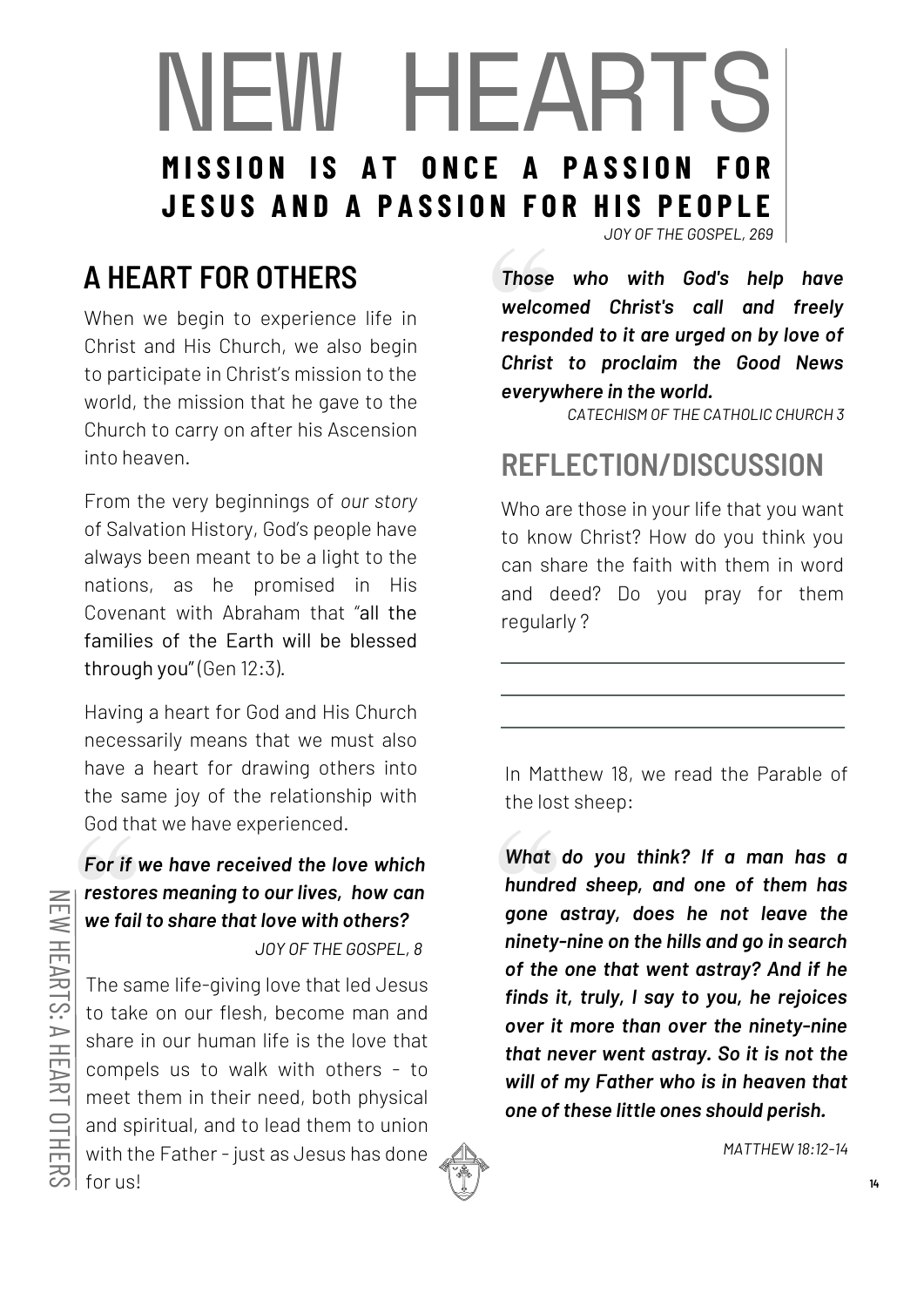## NEW HEARTS

As we draw close to the heart of the Father, we too are meant to desire that those who have strayed will be reunited with the flock. Jesus tells us in the Gospels that "Those who are well have no need of a physician, but those who are sick" (Luke 5:31).

In our own families and day to day lives, we can usually think of a number of people who have walked away from the faith or have never known God; those who need the healing love of Jesus. And each of us, as disciples of Christ, are called to get involved:

*The disciple is ready to put his or her whole life on the line, even to accepting martyrdom, in bearing witness to Jesus Christ, yet the goal is not to make enemies but to see God's word accepted and its capacity for liberation and renewal revealed.*

*JOY OF THE GOSPEL, 24*

 $\geq$ E W  $\equiv$ EART က္  $\blacktriangleright$  $\equiv$ EART  $\bigcirc$  $\equiv$ E R S

However, here lies a central tension that many people feel as they begin the work of evangelization: How do I proclaim the Good News, the truth of Jesus Christ and his Church, without "making enemies" or coming off as condemning the world? Unfortunately, there are no easy answers here; it takes practice!

#### **A HEART FOR OTHERS**

#### **REFLECTION/DISCUSSION**

Have you experienced this tension? If so, how?

St. Paul shows us a powerful example in his ministry of how we might proclaim the Gospel. As he went all around the known world preaching God's saving love, he didn't just show up, call for repentance, and move on to the next town. Rather, he lived among the people that he sought to convert. He knew them. He loved them. He gives us his model in his first letter to the Thessalonians:

*With such affection for you, we were determined to share with you not only the gospel of God, but our very selves as well, so dearly beloved had you become to us.*

*1 THESSALONIANS 2:8*

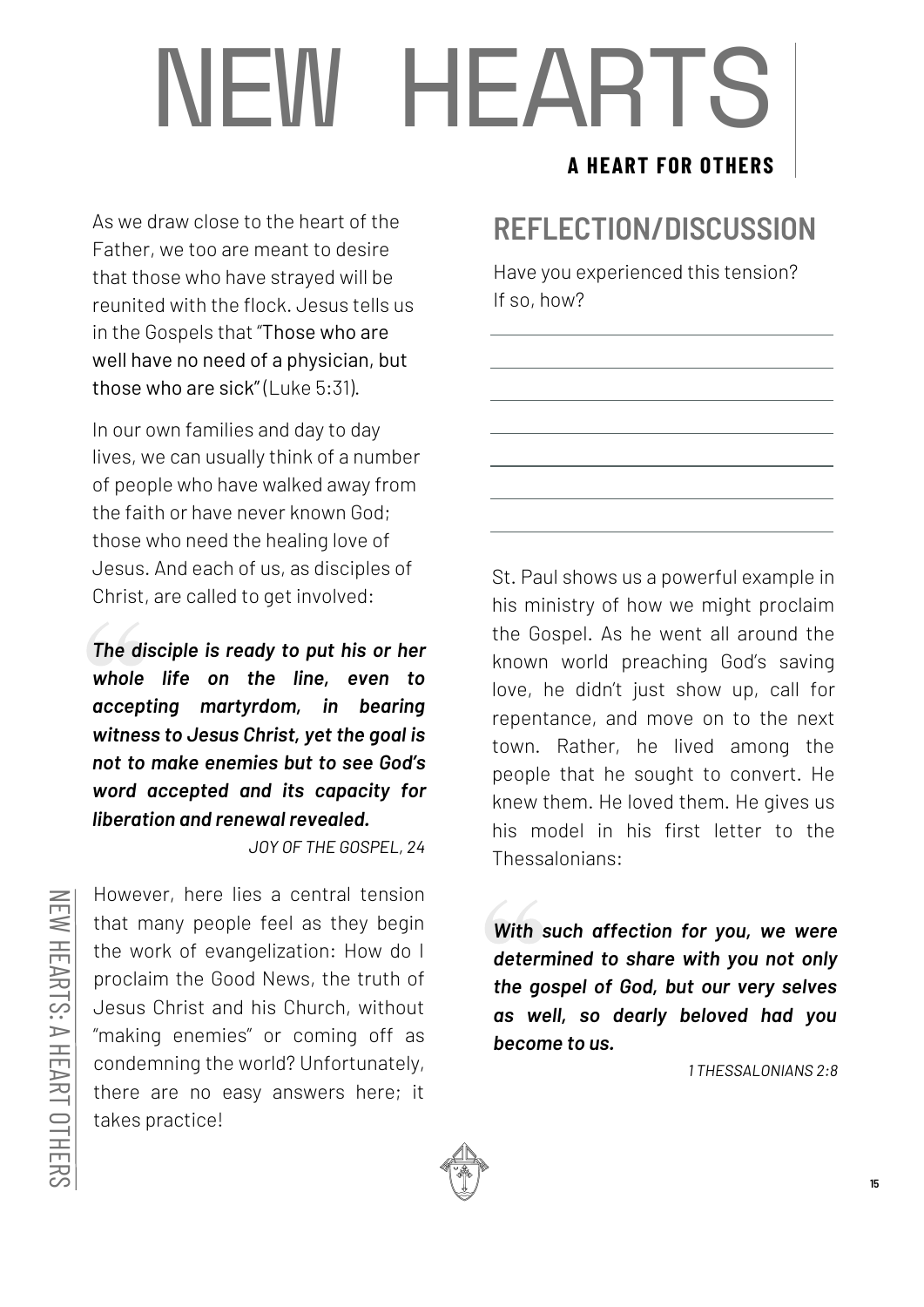## NEW HEARTS **A HEART FOR OTHERS**

There is so much more to doing evangelization well than simply standing on a street corner and proclaiming God's saving love to anyone that might walk by (though this may have a time and place). We must always start with the call of Jesus to "love one another as I have loved you" (John 13:34).

We are called to an evangelization that often expresses itself as walking with people throughout their everyday lives, witnessing to the love that we have received and then inviting those that we have developed relationships with to receive God's love.

Pope Francis has invited each of us to learn this "art of accompaniment" that learns to engage in the lives of others and show them the face of Christ – in word and deed. He also reminds us that it is often not quick work, it must be:

**...STEADY AND REASSURING, REFLECTING OUR CLOSENESS AND OUR COMPASSIONATE GAZE WHICH ALSO HEALS, LIBERATES AND ENCOURAGES GROWTH IN THE CHRISTIAN LIFE.**

*JOY OF THE GOSPEL, 169*

#### **REFLECTION/DISCUSSION**

How have you found opportunities to "share life" with others? How might you also "share the Gospel of God" with them? How might you further develop a heart for others in your day to day life?

Evangelii Nuntiandi 24, 41 John 15:1-17 **FOR ADDITIONAL REFLECTION PRACTICAL CHALLENGE**

Luke 10:25-37

Joy of the Gospel 24, 169



Spend time in prayer thinking of the who God may be calling you to share the Good News with. Pray for them and the for opportunity!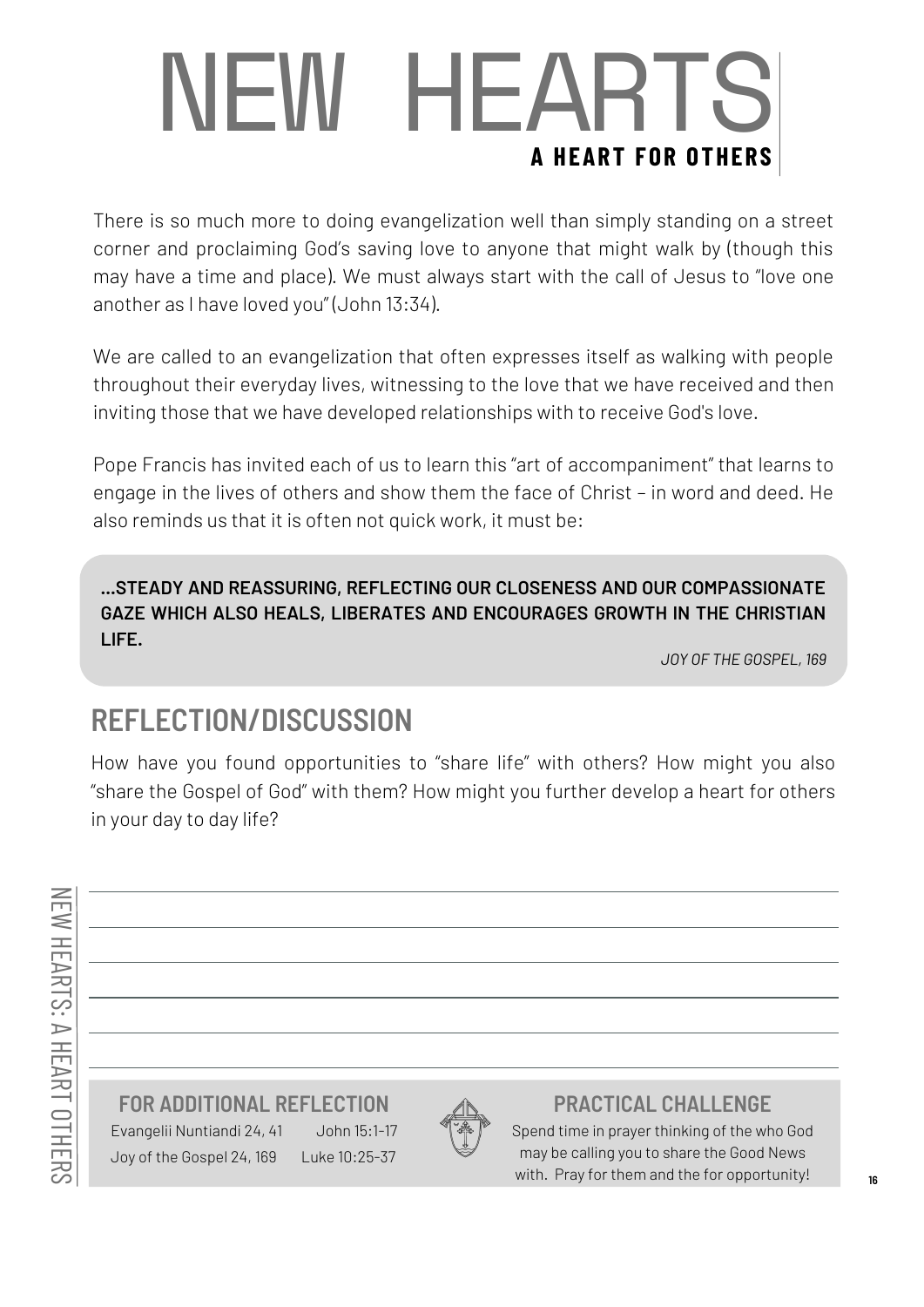### NEW MINDS **DO NOT CONFORM YOURSELVES TO TRANSFORMED BY THE RENEWAL OF YOUR MIND, THAT YOU MAY DISCERN WHAT IS THE WILL OF GOD, WHAT IS GOOD AND**

**PLEASING AND PERFECT.**

#### *ROMANS 12:2*

#### **INTRODUCTION**

Our journey of missionary discipleship calls each of us to encounter Christ, to grow in our relationship with him and to witness him to others daily. As we progress on this path, each of us is called to begin to see the world around us differently, to see through the eyes of faith.

*Faith does not merely gaze at Jesus, but sees things as Jesus himself sees them, with his own eyes: it is a participation in his way of seeing.*

*LUMEN FIDEI 18*

Asking the Lord to give us New Minds is crucial to become missionary disciples so that we can not only continue to love God better, but also so we can know our faith and know and love His people better - the people to whom we are called to serve and share the Good News.

While we live in a world where Christian messaging and Christian institutions have traditionally been very common, many cultural commentators are observing that our culture is increasingly shifting to a "post-Christian" worldview.



We must ask the Lord to give us New Minds to prepare us to better understand our mission.

*The split between the Gospel and culture is without a doubt the drama of our time, just as it was of other times. Therefore every effort must be made to ensure a full evangelization of culture, or more correctly of cultures. They have to be regenerated by an encounter with the Gospel. But this encounter will not take place if the Gospel is not proclaimed.*

*EVANGELII NUNTIANDI 20*

#### **REFLECTION/DISCUSSION**

How do you perceive the culture around you? In what ways does it support Christianity? In what ways does it make being a Christian hard?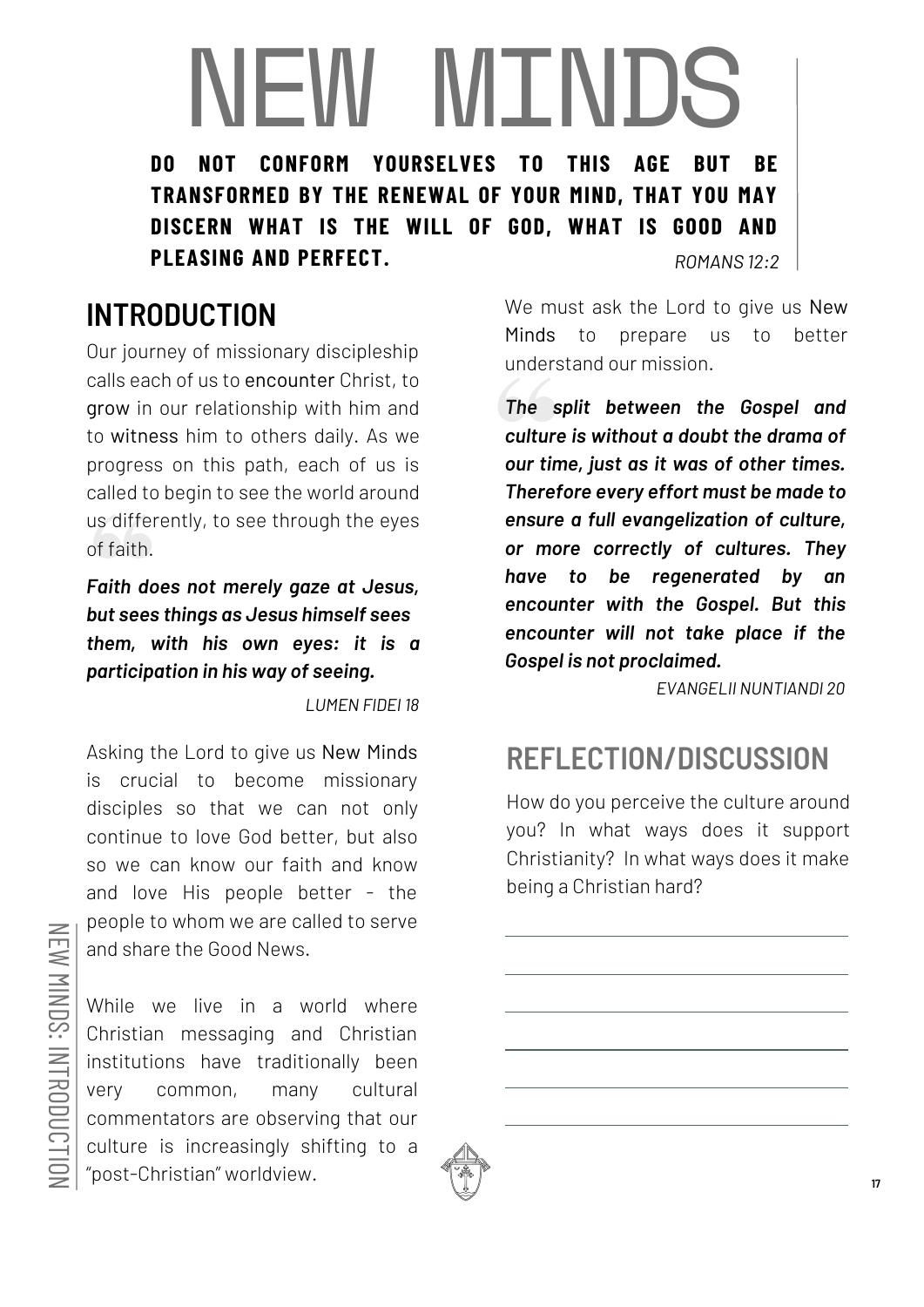## **NEW MINDS INTRODUCTION**

As we seek to deepen our relationship with God (New Hearts), we must also grow in that relationship.

Just as a wedding day marks the first day of the beginning of a journey that will take that relationship to new depths, an encounter with Christ - a moment where we decide to drop our nets and respond to his call, is only the beginning of our discipleship journey. Christ calls us as we are, but he never leaves us there.

So, how can I continue to deepen my relationship with God? 20th Century Catholic Author Frank Sheed made an important observation:

#### *...we can never attain a maximum love of God with only a minimum knowledge of God.*

*FRANK SHEED*

While knowledge of God alone will never be enough, knowing more about God increases our capacity to love!

#### **REFLECTION/DISCUSSION**

How am I continuing to grow in my relationship with Christ? In what areas of the Catholic faith do I need to continue to be formed?

#### This concept of the importance of loving and knowing applies not only to our faith, but also to those in the world

#### *The work of evangelization presupposes in the evangelizer an ever increasing love for those whom he is evangelizing.*

to whom we are called to evangelize:

*EVANGELII NUNTIANDI, 79*

When we better know and love the world to which we are sent to bring the Good News, it informs our approach. St. Paul, recognizing the spiritual maturity of the Corinthians to whom he was sent said this:

*I gave you milk, not solid food, for you were not yet ready for it. Indeed, you are still not ready.*

*1 CORINTHIANS 3:2*

Because St. Paul had spent time with the Corinthians, he knew what they needed to grow in their relationship with God, and what held them back.

St. Paul models this type of ministry for us throughout his writings in the New Testament - adapting his methods of preaching the Gospel to meet the needs of whoever he was with.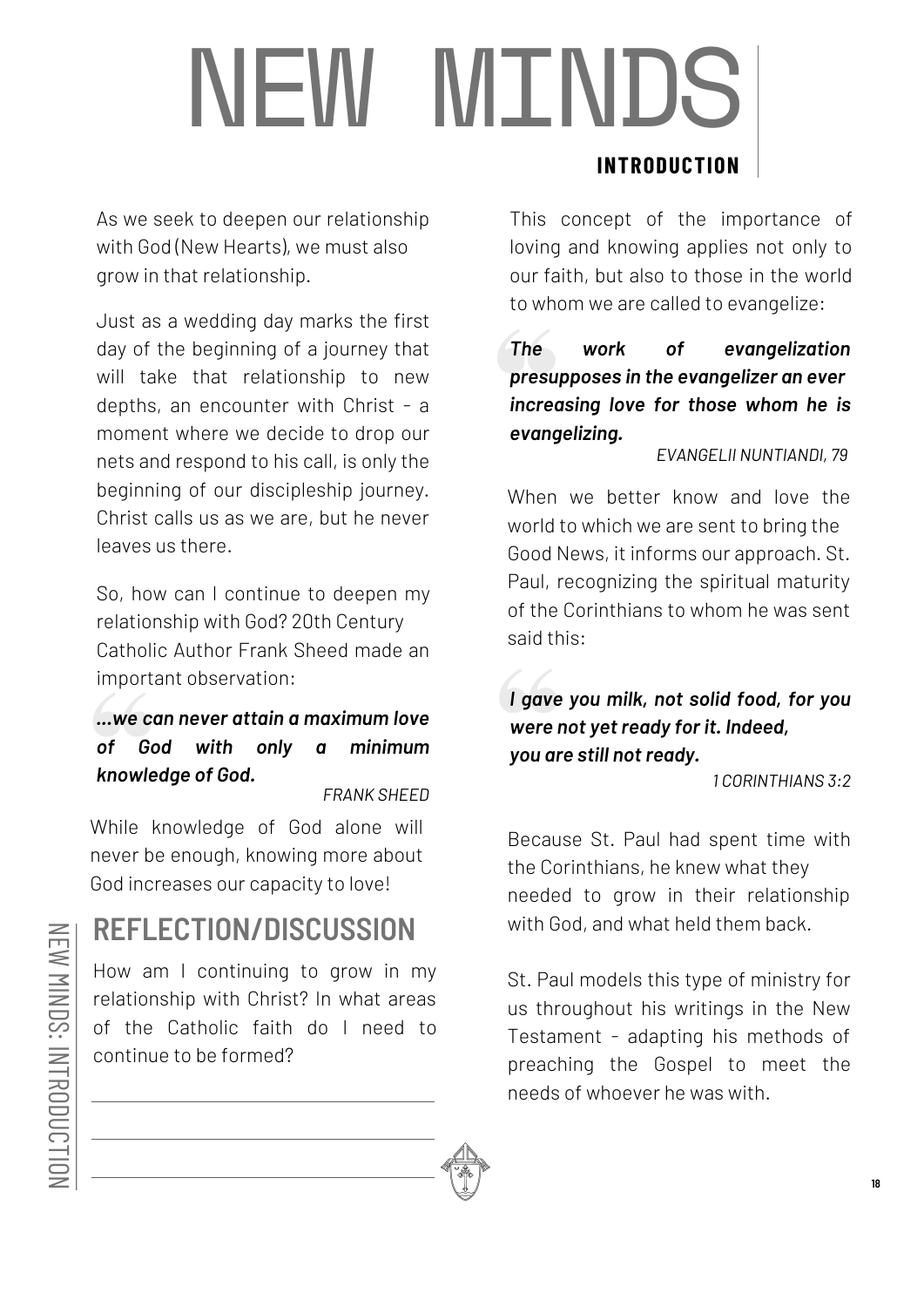## NEW MINDS **INTRODUCTION**

**TO THOSE OUTSIDE THE LAW I BECAME LIKE ONE OUTSIDE THE LAW—THOUGH I AM NOT OUTSIDE GOD'S LAW BUT WITHIN THE LAW OF CHRIST—TO WIN OVER THOSE OUTSIDE THE LAW. TO THE WEAK I BECAME WEAK, TO WIN OVER THE WEAK. I HAVE BECOME ALL THINGS TO ALL, TO SAVE AT LEAST SOME. ALL THIS I DO FOR THE SAKE OF THE GOSPEL, SO THAT I TOO MAY HAVE A SHARE IN IT.**

*1 CORINTHIANS 9:21-23*

So too, as we undertake our evangelizing mission, must we know not only our faith, but how to present it to a culture that is increasingly hostile to the Christian faith. We are called to "always be ready to give a reason for the hope that is within you" (1 Peter 3:15).

To do this, it helps to know the state of our culture, and the common objections or hurdles of those in it so that we can speak love and truth to the world that needs Christ.

We need the Lord to give us New Minds.

#### **REFLECTION/DISCUSSION**

Do you feel prepared to "give a reason for your hope"? What would help you feel more equipped to evangelize?

**FOR ADDITIONAL REFLECTION PRACTICAL CHALLENGE**

Matthew 10:25-33 Romans 12

Evangelii Nuntiandi 79 Lumen Fidei 18-20



Think of those you know that do not practice the faith and consider what obstacles they might face or what might help them return.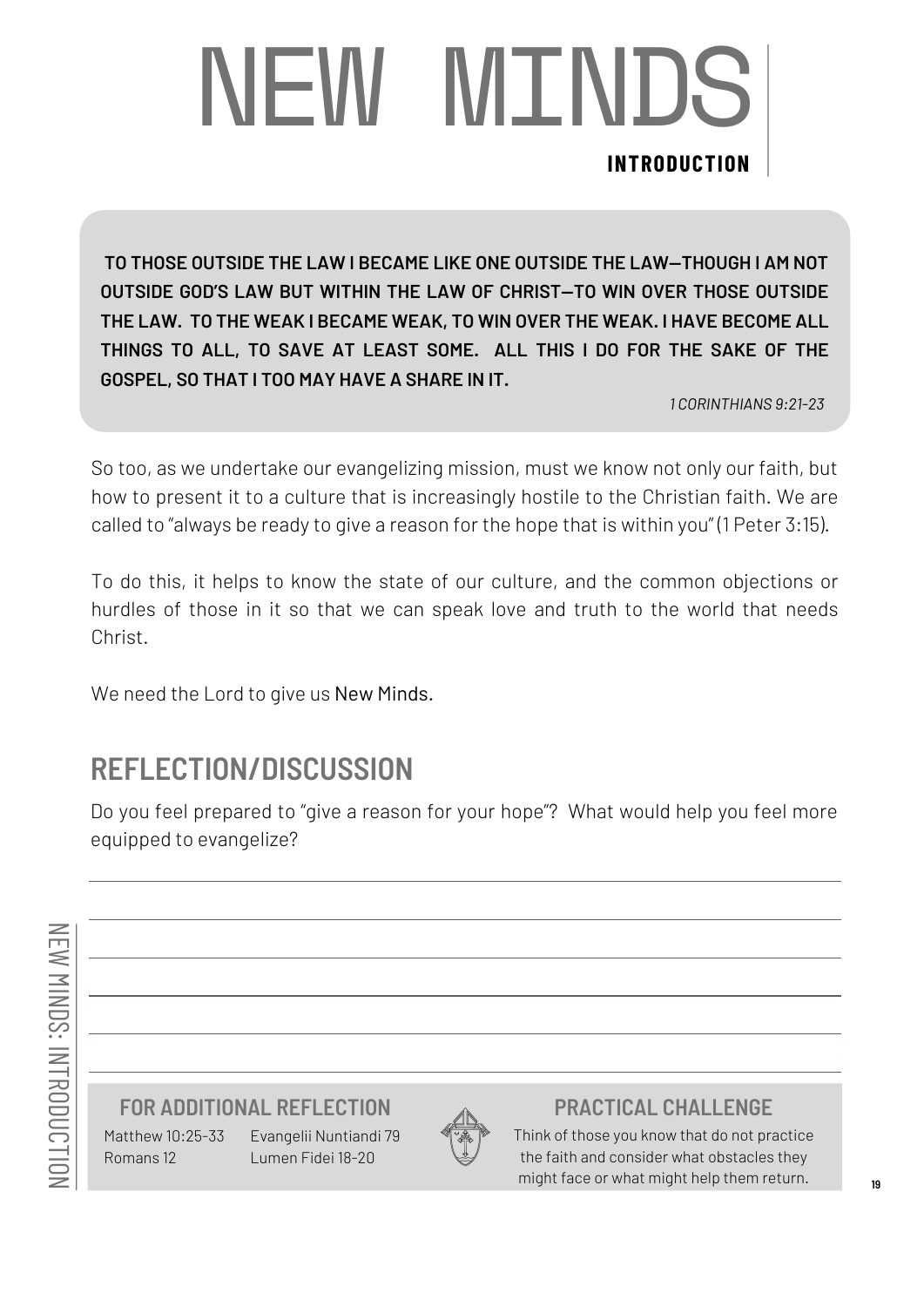### NEW MINDS **REMEMBER NOT THE EVENTS OF THE PAST, THE THINGS OF LONG AGO CONSIDER NOT; BEHOLD, I AM DOING A NEW THING; NOW IT SPRINGS FORTH, DO YOU NOT PERCEIVE IT? I WILL**

**MAKE A WAY IN THE WILDERNESS AND RIVERS IN THE DESERT.**

*ISAIAH 43:18-19*

#### **THE CHANGE OF AN AGE**

As we have said, having a "New Mind", requires us to see the world through a different lens - to have a spiritual worldview. Our mission as the Church has been established from the beginning: to "go and make disciples of all nations" (Mt. 28).

But having a "New Mind" also requires us to recognize the changes in our world and how we might adapt our own methods to more effectively reach people today.

We know that "Jesus Christ is the same yesterday, today, and forever" (Hebrews 13:8); however, the world to which we are seeking to bring Jesus is constantly changing and evolving. Modern technology has connected people in ways that were previously unimaginable.

Recognizing the ways in which the world is changing helps us to better understand how the people to whom we are sent might receive the Gospel message.

*At the same time, today's vast and rapid cultural changes demand that we constantly seek ways of expressing unchanging truths in a language which brings out their abiding newness. 'The deposit of the faith is one thing... the way it is expressed is another'.*

*JOY OF THE GOSPEL, 41*

#### **REFLECTION/DISCUSSION**

How is the world today different than it was centuries ago? Or a generation ago? How has the way you experience the faith changed in your lifetime?

*We are not living an era of change but a change of era.*

*POPE FRANCIS*



m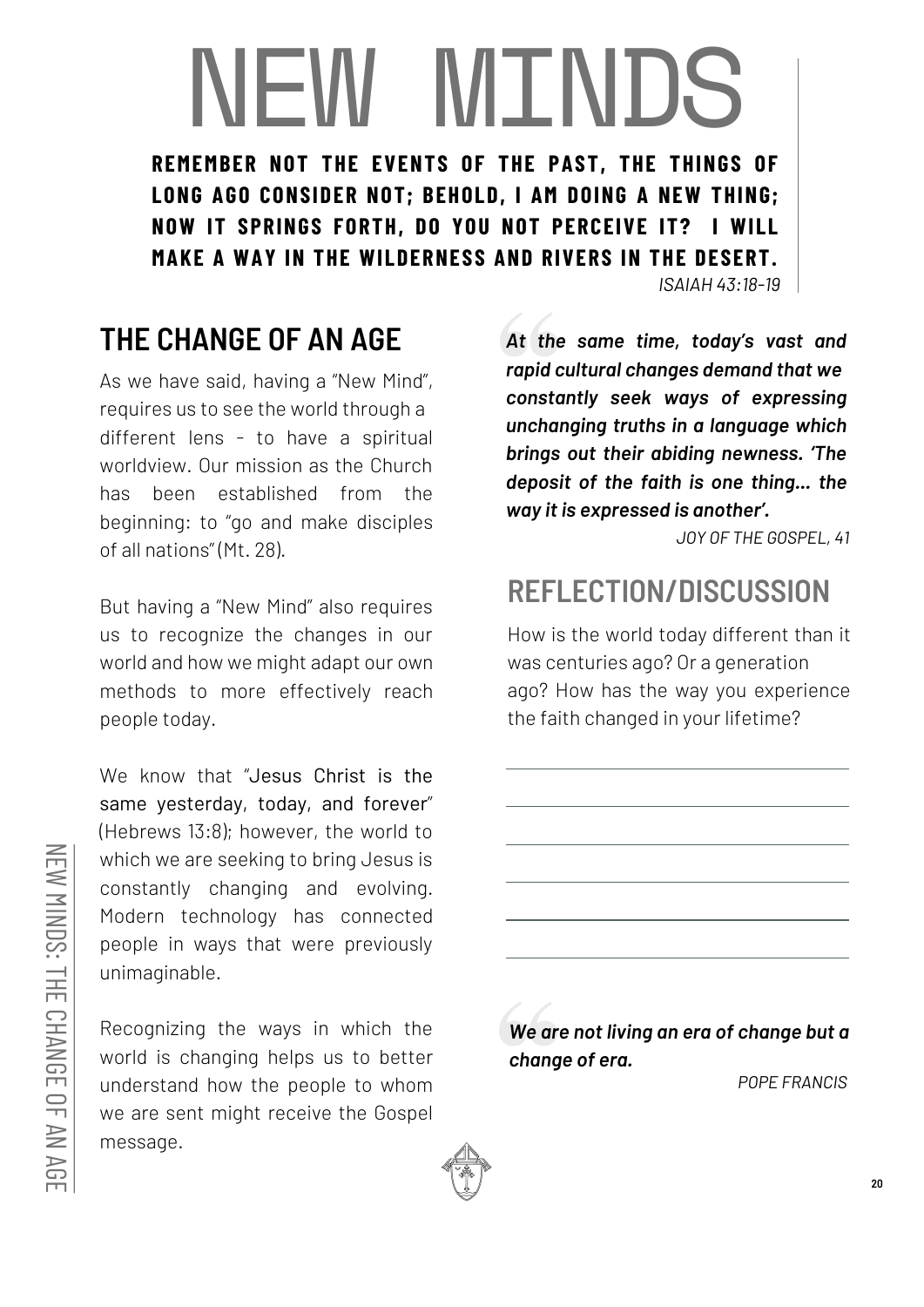## NEW MINDS

With this rapidly changing world, Pope Francis and his predecessors have noted that the current moment that the Church is facing will require us to prepare ourselves to reach the world in a different way.

We must become increasingly aware of the movement away from a culture that has Christianity embedded within its societal structures to a culture that is forgetting its Christian roots and is even becoming less tolerant to the Gospel and its message.

*Even in countries evangelized many centuries ago, the reality of a 'Christian society' which, amid all the frailties which have always marked human life, measured itself explicitly on Gospel values, is now gone.*

*NOVO MILLIENIO INEUNTE 40*

#### **REFLECTION/DISCUSSION**

What unique challenges does our world today present in sharing the Gospel? How is this different than other times? How might that inform our approach to engaging the world?

#### **THE CHANGE OF AN AGE**

Even though there are challenges, we should not be afraid!

In the life of the Church, periods of renewal have always flowed from unexpected sources and in the face of the hardest circumstances.

Through the aid of the Holy Spirit guiding the Church, the challenges presented in our culture today to proclaim the Good News of Jesus Christ are no more insurmountable than the challenges faced at any time throughout the history of the Church.

Christ has promised us that "the gates of Hell will not prevail" against the Church! (Matthew 16:18)

No one living in the first century would have predicted the success of the Apostles in evangelizing the world at that time.

With confidence in Christ's mandate and guided by the Holy Spirit, they set out to make disciples of all nations with conviction.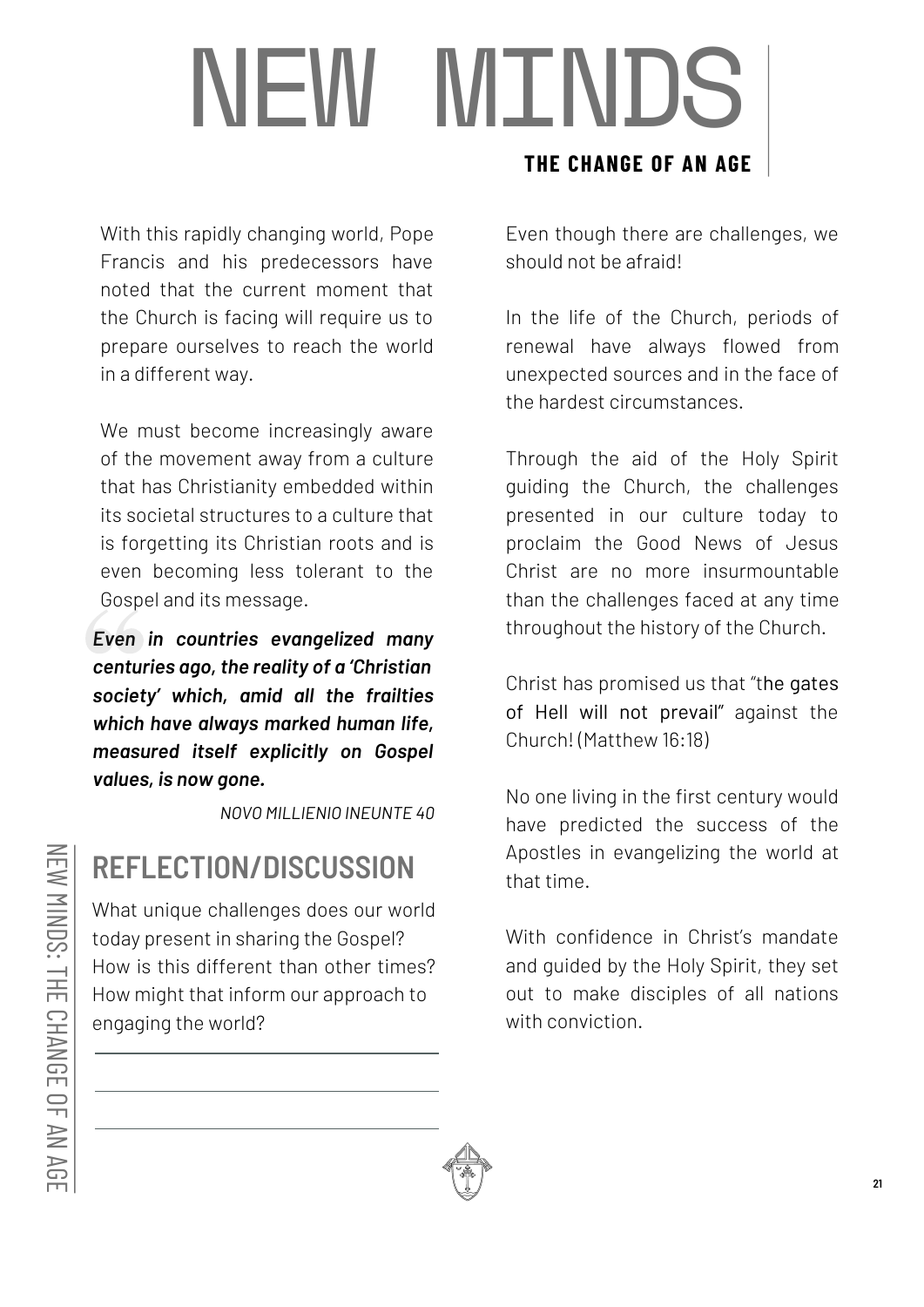## NEW MINDS **THE CHANGE OF AN AGE**

With each unique challenge comes unique opportunities. Today, we have the same opportunity as the early church to renew ourselves with the fire of the Holy Spirit given at Pentecost and to go forth witnessing God's love. Let us together reclaim our missionary identity and moment that God is calling us to!

**GOD IS OPENING BEFORE THE CHURCH THE HORIZONS OF A HUMANITY MORE FULLY PREPARED FOR THE SOWING OF THE GOSPEL. I SENSE THAT THE MOMENT HAS COME TO COMMIT ALL OF THE CHURCH'S ENERGIES TO A NEW EVANGELIZATION AND TO THE MISSION AD GENTES. NO BELIEVER IN CHRIST, NO INSTITUTION OF THE CHURCH CAN AVOID THIS SUPREME DUTY: TO PROCLAIM CHRIST TO ALL PEOPLES.**

*REDEMPTORIS MISSIO, 3*

#### **REFLECTION/DISCUSSION**

What unique opportunities do you see for sharing the Gospel today? In what ways do you see the culture as hungry for the Gospel message?

#### **FOR ADDITIONAL REFLECTION PRACTICAL CHALLENGE**

CCC 849-856 Joy of the Gospel 40-45 Redemptor Hominis 10



Read the book *From Christendom to Apostolic Mission* by the University of Mary.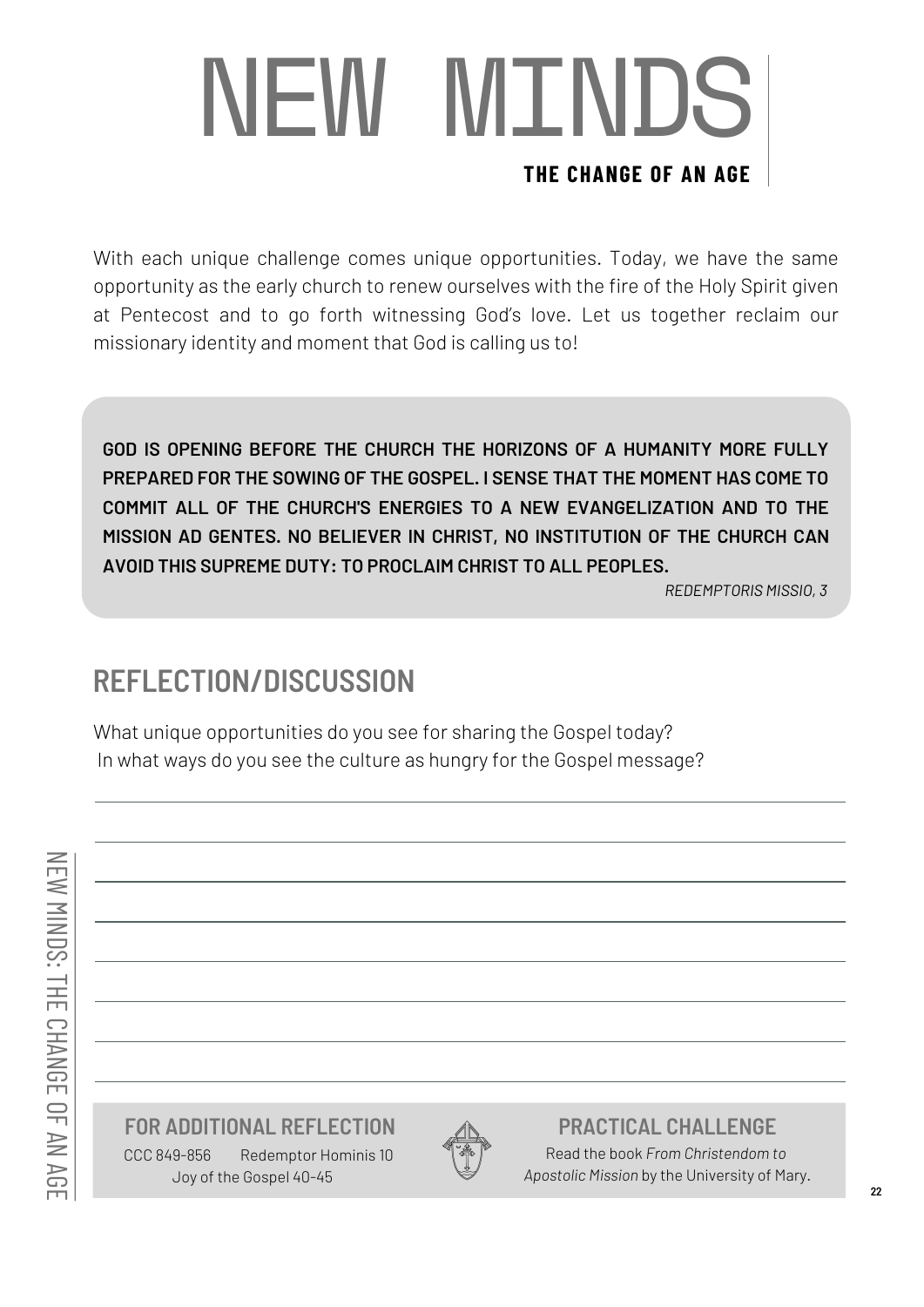### NEW MINDS AS APOSTLES.

PROPHETS, OTHERS AS EVANGELISTS, OTHERS AS PASTORS AND TEACHERS, TO EQUIP THE SAINTS FOR THE WORK OF MINISTRY, FOR BUILDING UP THE BODY OF **C H R I S T** *EPHESIANS 4:11-13*

#### **EQUIPPING THE SAINTS**

You may have seen a study from Dynamic Catholic that found about seven percent of Catholics are most engaged in the life of the parish: they account for more than 80 percent of the activity and giving, and indicate a strong desire and commitment to prayer, study, generosity, and evangelization.

The fine print of the study shows that while roughly seven percent of Catholics *desire* to evangelize, only 0.6% of Catholics feel equipped to evangelize; that is, they feel that they have had sufficient training to proclaim the Good News and invite people to conversion.

If these study numbers are accurate, that means that more than ninety percent of Catholics who even want to evangelize believe they do not have adequate training in order to share Christ with others.

It's important to note that the large majority of Catholics don't identify evangelization as important at all.

If evangelization is truly the mission of the Church, we have a serious disconnect!

#### **REFLECTION/DISCUSSION**

Do you desire to Evangelize? How can you increase your "zeal for souls"?

Every Catholic is called to participate in the work of evangelization in some way. Pope Francis reminds us that:

*It would be insufficient to envisage a plan of evangelization to be carried out by professionals while the rest of the faithful would simply be passive recipients. JOY OF THE GOSPEL 120*

The Catechism of the Catholic Church says that all Catholics "have the right and the duty" to evangelize (CCC 900).

Not just priests, deacons, sisters, or those employed by the Church - all of us!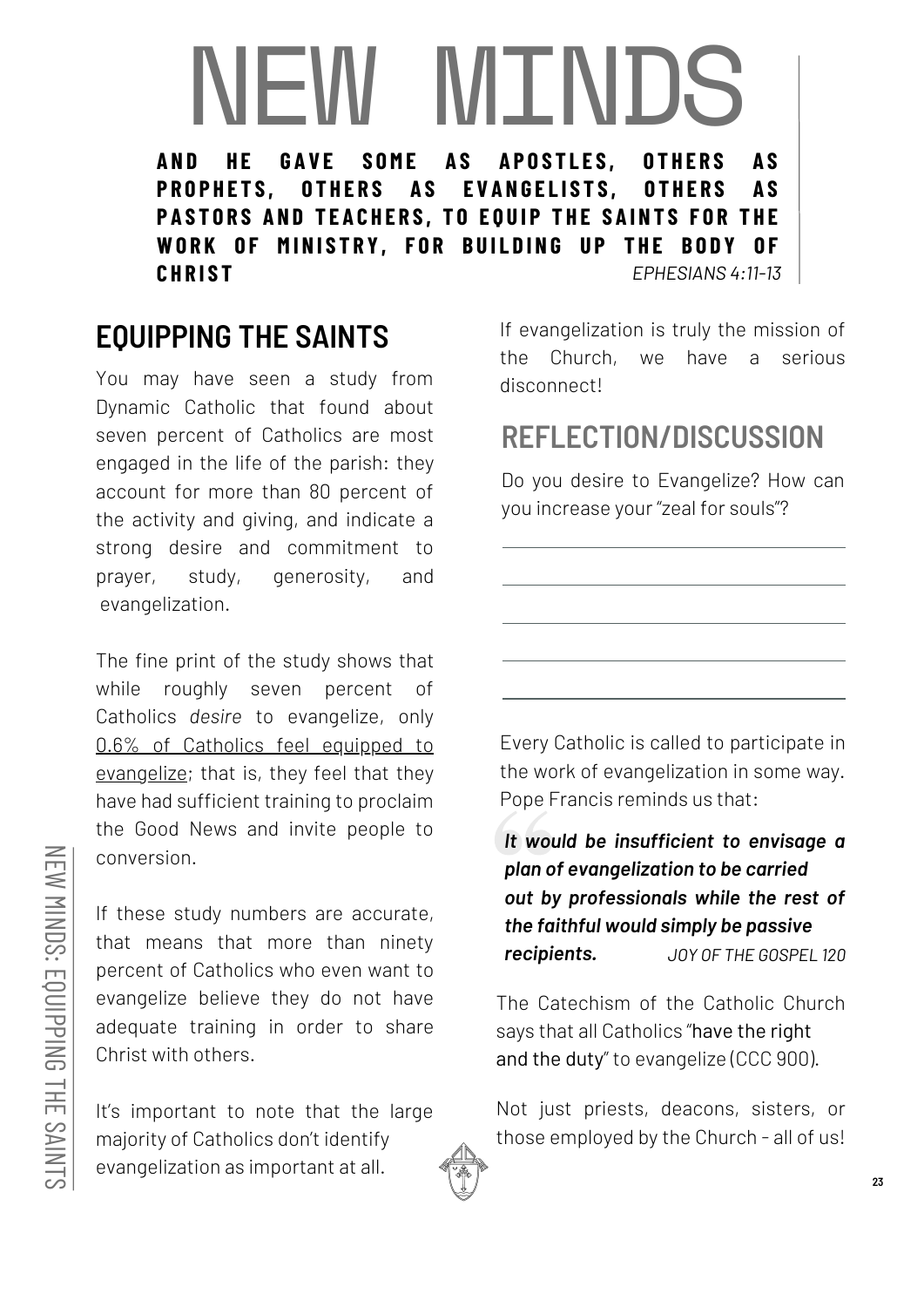# NEW MINDS

#### **EQUIPPING THE SAINTS**

**THIS DUTY IS THE MORE PRESSING WHEN IT IS ONLY THROUGH THEM THAT MEN CAN HEAR THE GOSPEL AND KNOW CHRIST. THEIR ACTIVITY IN ECCLESIAL COMMUNITIES IS SO NECESSARY THAT, FOR THE MOST PART, THE APOSTOLATE OF THE PASTORS CANNOT BE FULLY EFFECTIVE WITHOUT IT.**

*CATECHISM OF THE CATHOLIC CHURCH, 900*

Unless each of us respond to our baptismal call to be missionary disciples – the work of in our parishes will be less effective than it could be. That is a powerful thought!

So, knowing that it is essential for us to get involved, we have to ask ourselves: what holds us back?

#### **REFLECTION/DISCUSSION**

What holds you back from sharing the Good News?

Even if we don't feel ready, we can't let that hold us back from what God is calling us to. He's asking us to not delay in being a witness in whatever stage of life we are in.

**ALL OF US ARE CALLED TO MATURE IN OUR WORK AS EVANGELIZERS. WE WANT TO HAVE BETTER TRAINING, A DEEPENING LOVE AND A CLEARER WITNESS TO THE GOSPEL. IN THIS SENSE, WE OUGHT TO LET OTHERS BE CONSTANTLY EVANGELIZING US. BUT THIS DOES NOT MEAN THAT WE SHOULD POSTPONE THE EVANGELIZING MISSION; RATHER, EACH OF US SHOULD FIND WAYS TO COMMUNICATE JESUS WHEREVER WE ARE.** *JOY OF THE GOSPEL, 121*

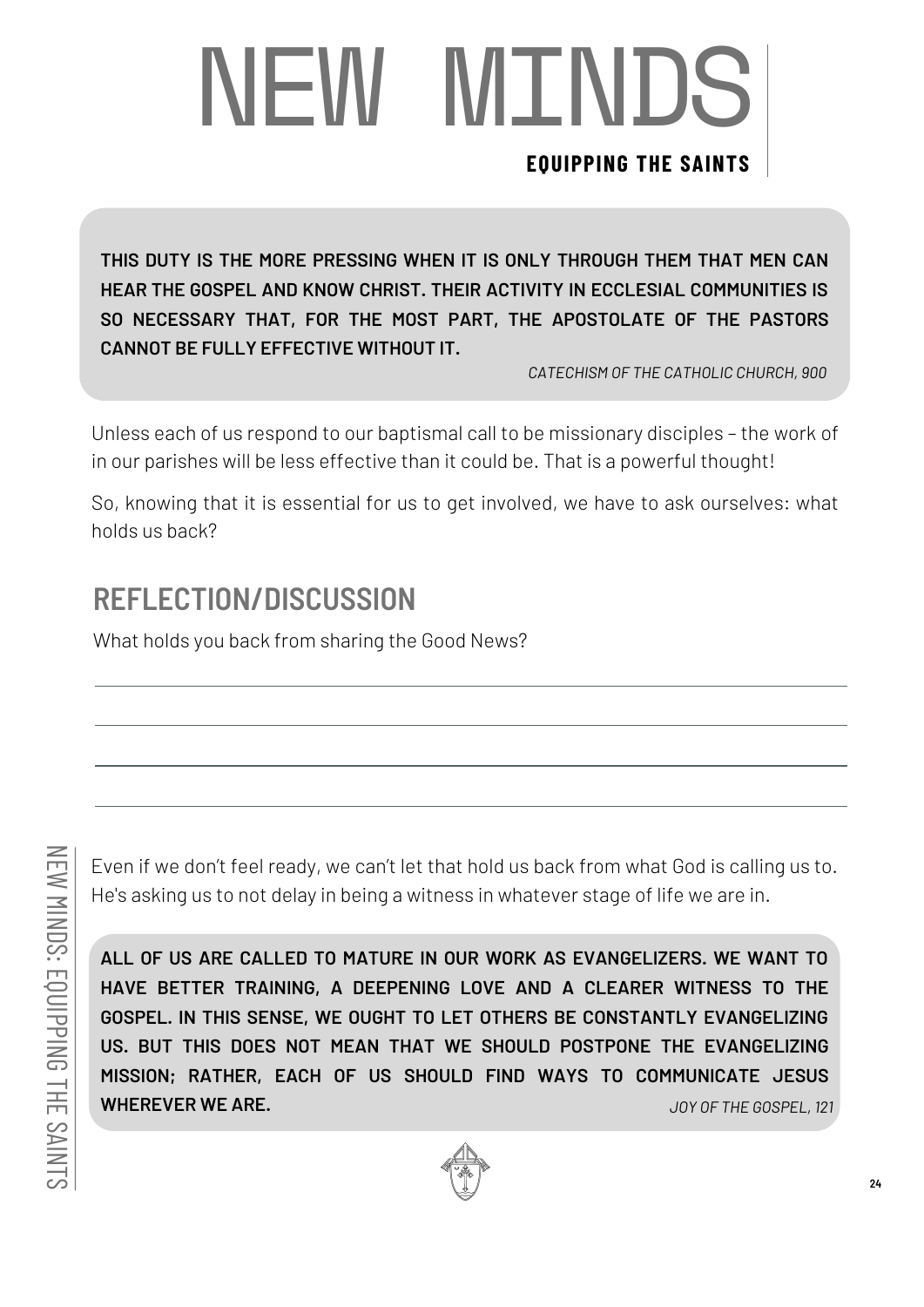# NEW MINDS

#### **EQUIPPING THE SAINTS**

So how do we "mature in our work as evangelizers"? What do we need to feel equipped? Unfortunately, there are no cut and paste answers or easy formulas for being a fruitful evangelizer. But, we can identify a few key elements that are helpful to build on.

While it's not an exhaustive list, developing ourselves in these areas can serve as a great starting point to help us step out in faith.

#### **1. Prayer**

Evangelization is the work of the Holy Spirit- both in us and those we are seeking to evangelize. We cannot evangelize unless we are a people of prayer.

#### **2. Love for Neighbor**

Do you desire the good of your (literal and figurative) neighbors? Do they experience you as a loving and giving person? Do they see Christ in you?

#### **3. Testimony**

Being aware of what God has done in our own lives and preparing to share how we have experienced his grace helps us to "always be ready" (1 Pet 3:15).

#### **4. Knowing the Message**

Can you share the core Gospel message (often called the *kerygma*) in an articulate way? Do you spend time reflecting on it in prayer?

#### **5. Apologetics**

Can you explain the basic tenets of the faith? Do you know where to look for answers when you are unsure? Often feeling like we don't know enough is the main thing that holds us back from engaging with others. Never stop learning!

#### **6. Shared life**

Living the principles of *1 Thessalonians 2:8* is essential. Like St. Paul, are we sharing not only the Gospel, but our day to day lives with those we are evangelizing?

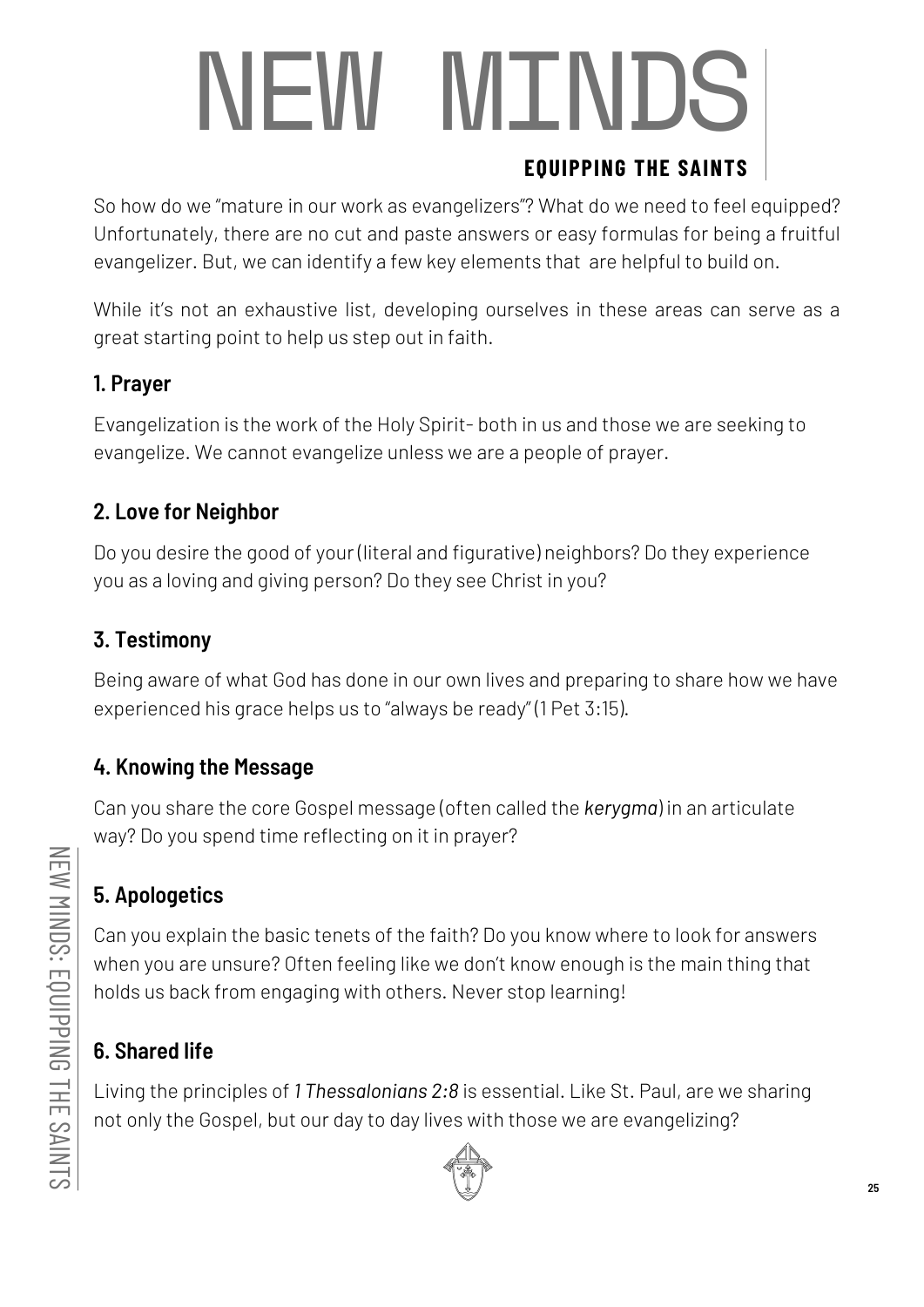## **NEW MINDS EQUIPPING THE SAINTS**

One of the best ways to be ready to evangelize is to recognize that God has called you to do so using the unique gifts and talents that He gave you! It's likely that no two people will be called by God to Evangelize in the exact same way.

**FOR AS IN ONE BODY WE HAVE MANY PARTS, AND ALL THE PARTS DO NOT HAVE THE SAME FUNCTION, SO WE, THOUGH MANY, ARE ONE BODY IN CHRIST AND INDIVIDUALLY PARTS OF ONE ANOTHER. SINCE WE HAVE GIFTS THAT DIFFER ACCORDING TO THE GRACE GIVEN TO US, LET US EXERCISE THEM: IF PROPHECY, IN PROPORTION TO THE FAITH; IF MINISTRY, IN MINISTERING; IF ONE IS A TEACHER, IN TEACHING; IF ONE EXHORTS, IN EXHORTATION.**

*ROMANS 12: 4-8*

Each of us have gifts and charisms that God has given us to build up the Body of Christ in unique ways. Even the Apostles, who all spent years learning from Christ himself exercised their own ministry differently and in different parts of the world.

#### **REFLECTION/DISCUSSION**

In which of the above areas are you being called to grow? What gifts or charisms do you feel that God has given you? How can you use them for God?

**FOR ADDITIONAL REFLECTION PRACTICAL CHALLENGE** Joy of the Gospel 111-141 CCC 897-913 Christifideles Laici 24



Explore the evangelization resources on allthingsnew.archstl.org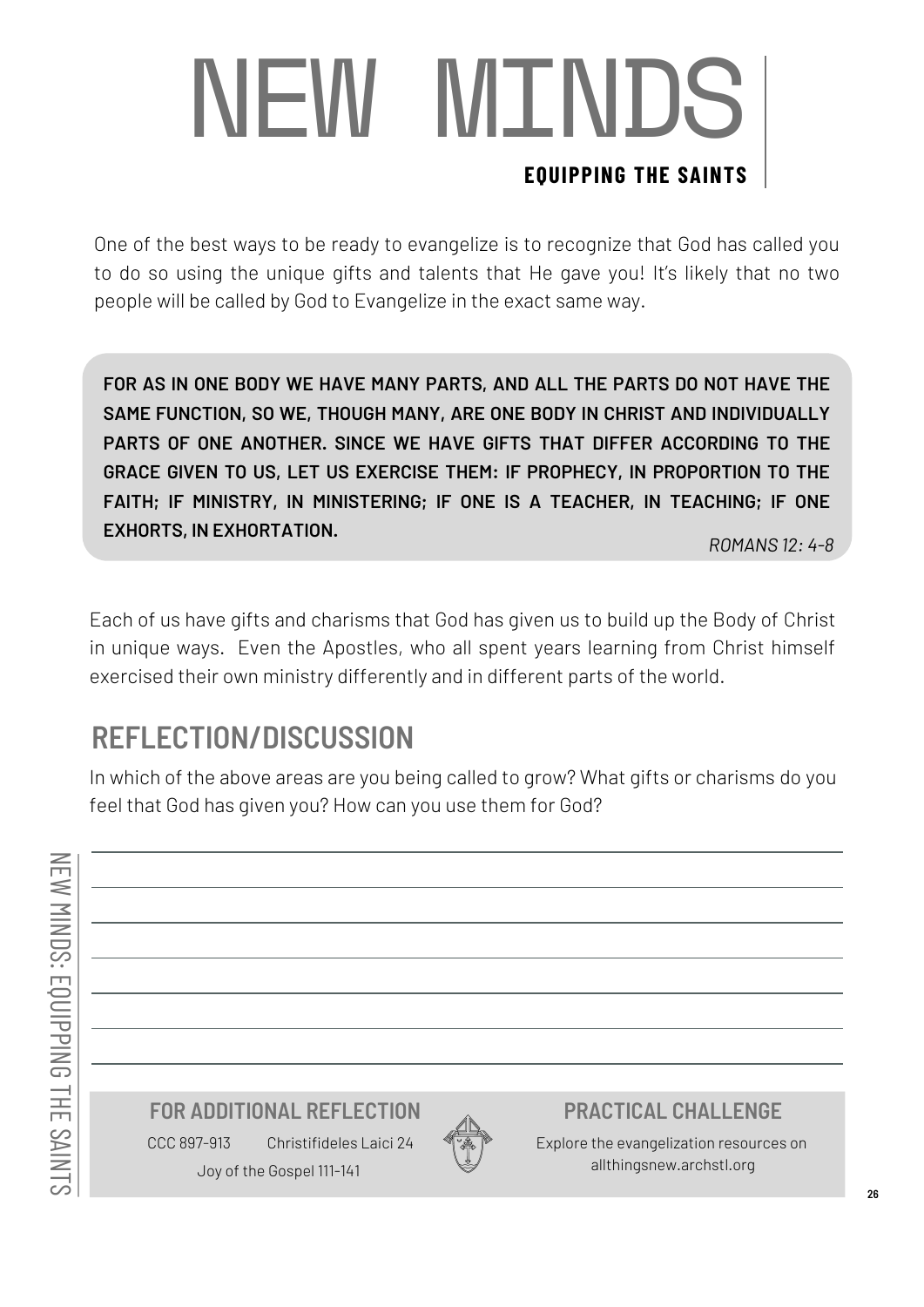# NEW MINDS

TO THE WEAK I BECAME WEAK, TO WIN OVER THE **WEAK. I HAVE BECOME ALL THINGS TO ALL, TO SAVE** AT LEAST SOME. I DO ALL THIS FOR THE SAKE OF THE GOSPEL, THAT I MAY SHARE IN ITS BLESSINGS.

*1 CORINTHIANS 9:22-23*

#### **EVANGELIZING THE CULTURE**

Evangelization is about bringing the Good News to the entire world. As the Apostles set out to proclaim the resurrection of Jesus, they first preached to the Jews who had been waiting with expectant faith for the Messiah. They found a large audience that was ready to accept the message of Jesus.

Beginning with St. Paul, they also set out on a mission to proclaim Jesus to those cultures which were more hostile to their message, including those who worshiped pagan gods not compatible with Christianity and to those who had no religious understanding at all.

In our approach to evangelization, we must be willing to go where it's not always comfortable!

We must be willing to engage parts of our culture that are distant from our faith or those who might not be likely to accept an invitation to attend Mass or a church event.

*Modern man listens more willingly to witnesses than to teachers, and if he does listen to teachers, it is because they are witnesses.*

*EVANGELII NUNTIANDI, 41*

#### **REFLECTION/DISCUSSION**

What parts of your life are you uncomfortable talking about the faith? Why do you think that is? How can you witness the faith before teaching the faith?

So, to quote the first converts in Acts, "what shall we do?" (Acts 2:37)

St. Paul gives us a roadmap we can follow. In Acts 17, he travels to Athens to preach about Jesus Christ. First he went to the local synagogue and preached to the Jews there that the Messiah they had been waiting for had come.



 $\geq$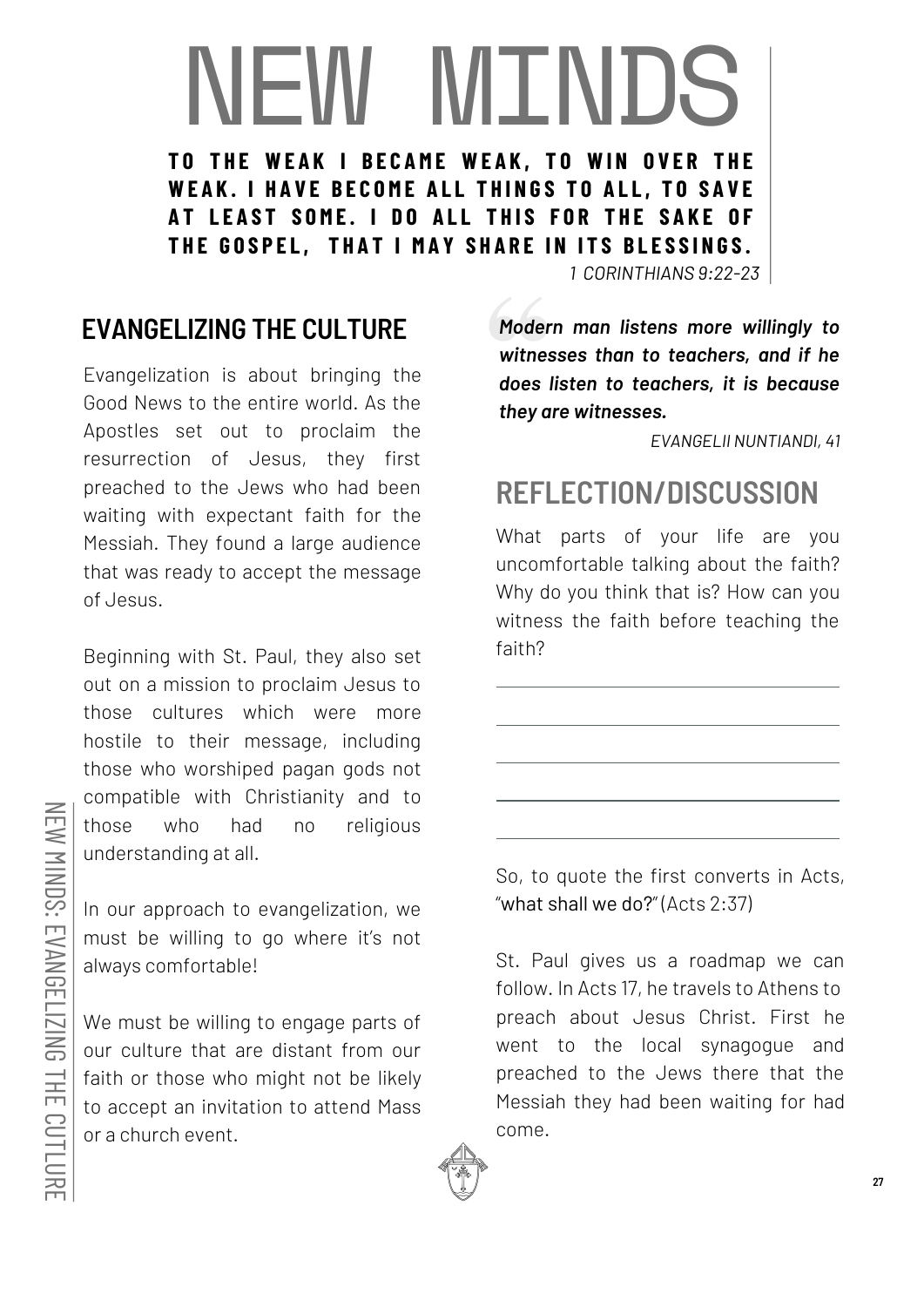### NEW MINDS **EVANGELIZING THE CULTURE**

After he went to the synagogue he did something extraordinary. He went to the Areopogus – a major meeting place in town – and stood up and began to proclaim Christ. But he did not do this in the same way he had done for Jewish audiences who had been expecting the messiah. Instead, he said this:

*You Athenians, I see that in every respect you are very religious. For as I walked around looking carefully at your shrines, I even discovered an altar inscribed, 'To an Unknown God.' What therefore you unknowingly worship, I proclaim to you.*

*ACTS 17:28*

He went on to give a beautiful sermon about their search for God. He didn't speak about Jewish prophecies or scriptures, he spoke to them about what they were familiar with: "In Him we live and move and have our being as some of your poets have said".

He quoted poetry from their own culture, taking their spiritual sense and search for truth we so often associate with Greek philosophers and revealed to them the fullness of the truth that had been seeking; he revealed to them that Jesus was the answer they had been looking for their whole lives.

*...the kingdom which the Gospel proclaims is lived by men who are profoundly linked to a culture, and the building up of the kingdom cannot avoid borrowing the elements of human culture or cultures.*

*EVANGELII NUNTIANDI, 20*

St. Paul takes what is good in their culture and relates it to the truth of Christianity.

So too, we are called to adapt our methods of evangelization to whatever audiences the Lord calls us to reach.

#### **REFLECTION/DISCUSSION**

What good do you see in our culture today? How can you relate it to the Truth of Jesus Christ?

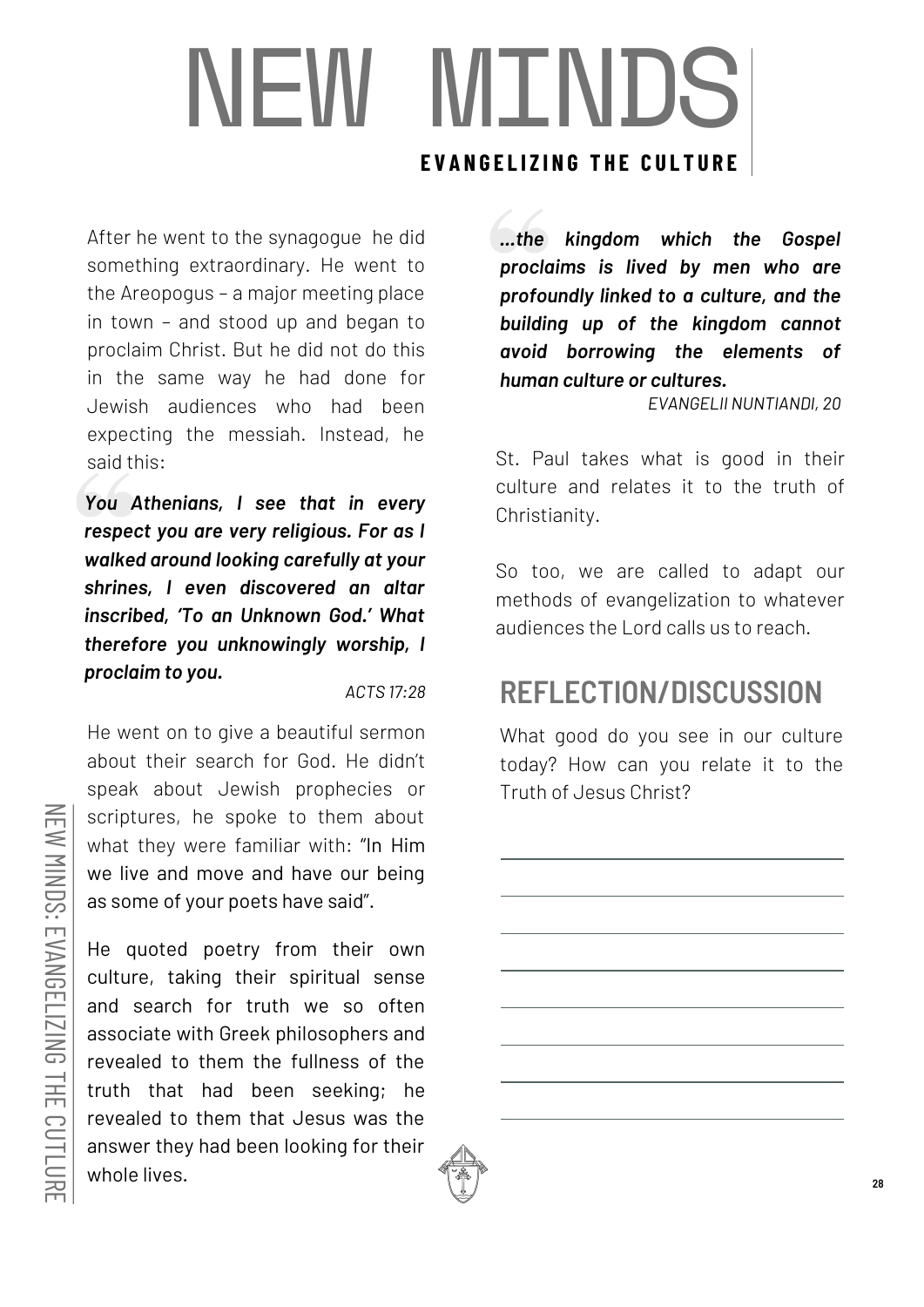# NEW MINDS

*This question of "how to evangelize" is permanently relevant, because the methods of evangelizing vary according to the different circumstances of time, place and culture, and because they thereby present a certain challenge to our capacity for discovery and adaptation.*

*EVANGELII NUNTIANDI 40*

What are some of the unique challenges we face in evangelizing our culture today?

A rise in atheism or those who don't claim any religious affiliation (often called the "nones"), the idea of being "spiritual but religious", a common belief that faith and science are incompatible, and moral relativism are just a few. There are many, many more.

The work of ordinary, everyday Catholics is to bring the Gospel into all parts of society – especially the parts which only you can be involved in.

*Lay people, whose particular vocation places them in the midst of the world and in charge of the most varied temporal tasks, must for this very reason exercise a very special form of evangelization.*

*EVANGELII NUNTIANDI, 70*

**FOR ADDITIONAL REFLECTION PRACTICAL CHALLENGE** 1 Corinthians 9:19-27 Joy of the Gospel 127-129 Evangelii Nuntiandi 70-73



Spend time in prayer asking God how he is calling you to evangelize the culture you are in.

**EVANGELIZING THE CULTURE** 

Think about this for a moment: You might be the most authentic witness of the Gospel that someone ever meets. You might be the only engineer, doctor, plumber, or electrician – or whatever it is that you do - that someone sees witness to their Christian faith. Your unique gifts and charisms are necessary to building up the Church and reaching the lost!

*...there is a kind of preaching which falls to each of us as a daily responsibility. It has to do with bringing the Gospel to the people we meet, whether they be our neighbors or complete strangers."*

*JOY OF THE GOSPEL, 127*

As we go forth in our day to day lives, let's be willing to engage the culture and bring the Gospel into every part of humanity making it new.

#### **REFLECTION/DISCUSSION**

What unique situations might God be calling you to witness the Good News? What topics or areas of our culture might you be able to speak into?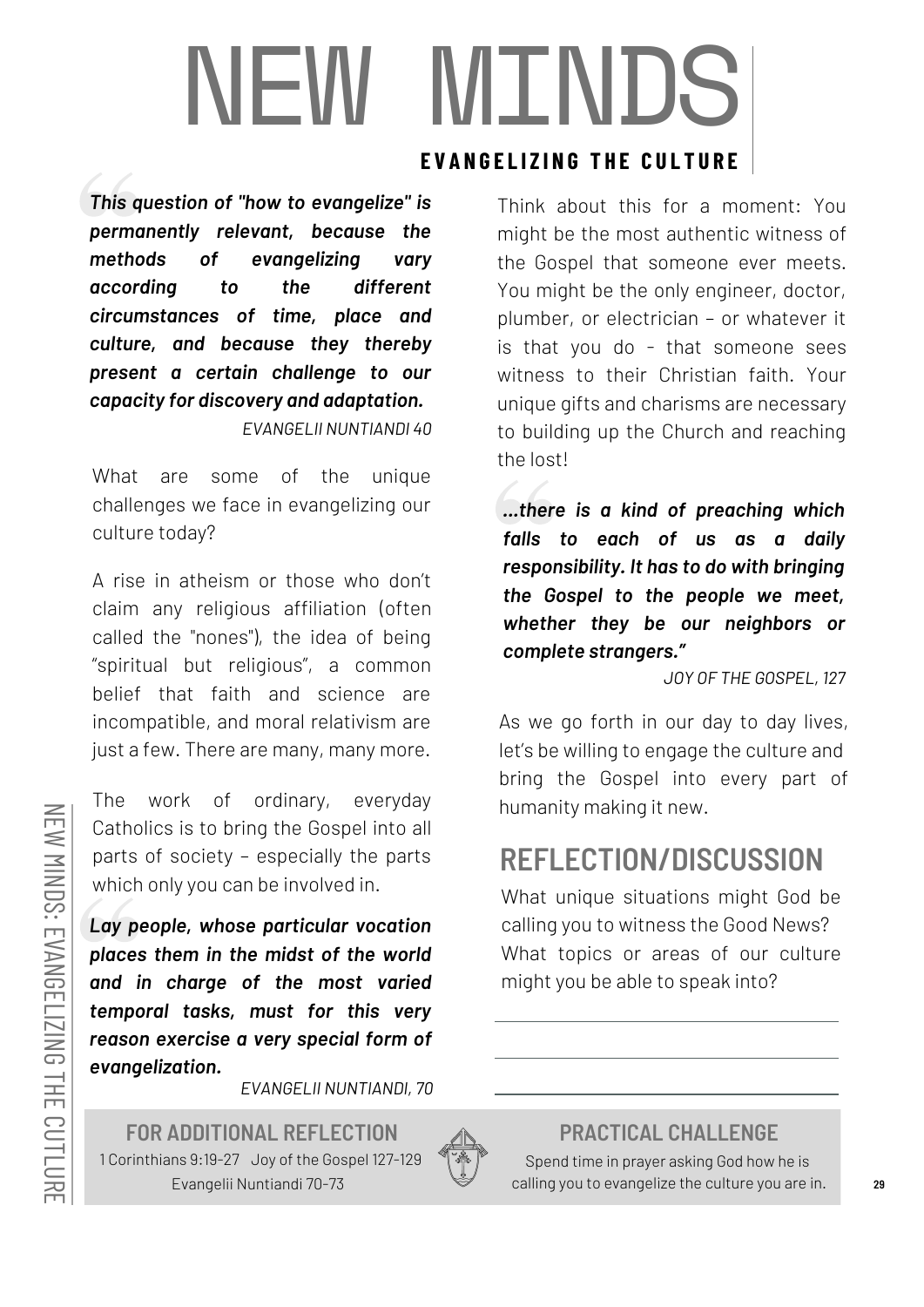# NEW METHODS

THEM, "CHILDREN. **ANYTHING TO EAT?" THEY ANSWERED HIM, "NO." SO HE SAID** TO THEM, "CAST THE NET OVER THE RIGHT SIDE OF THE BOAT AND YOU WILL FIND SOMETHING." SO THEY CAST IT, AND WERE NOT ABLE TO PULL IT IN BECAUSE OF THE NUMBER OF FISH.

*JOHN 21:5-6*

As a Church and as individuals we are called to respond to what the Lord is asking of us. As we respond, we undergo constant conversion - we are made new:

*So whoever is in Christ is a new creation: the old things have passed away; behold, new things have come. 2 CORINTHIANS 5:17*

As God works in our lives and we become this new creation in Christ, we are asked to daily discern how God is asking us to grow closer to him and grow in our love of neighbor.

Discernment isn't identifying the difference between right and wrong that's morality.

Discernment is taking all the good things we could be doing and asking God which ones he wants us to be doing. It's about using our unique gifts and charisms faithfully to build up the Kingdom of God. It's about doing God's will.

#### **INTRODUCTION REFLECTION/DISCUSSION**

Think of a time when God asked you to discern a decision in the past. How did you hear God speak into your life?

In many ways, the art of discernment is what is required for us as we seek to meet the needs of an ever changing world, both as a church and individually:

*Renewal does not only concern individuals but the entire Church...The Church must look with penetrating eyes within herself, ponder the mystery of her own being...This...leads to a comparison between the ideal image of the Church as Christ envisaged her and loved her as his holy and spotless bride (cf. Eph 5:27), and the actual image which the Church presents to the world today.*

*JOY OF THE GOSPEL, 26*

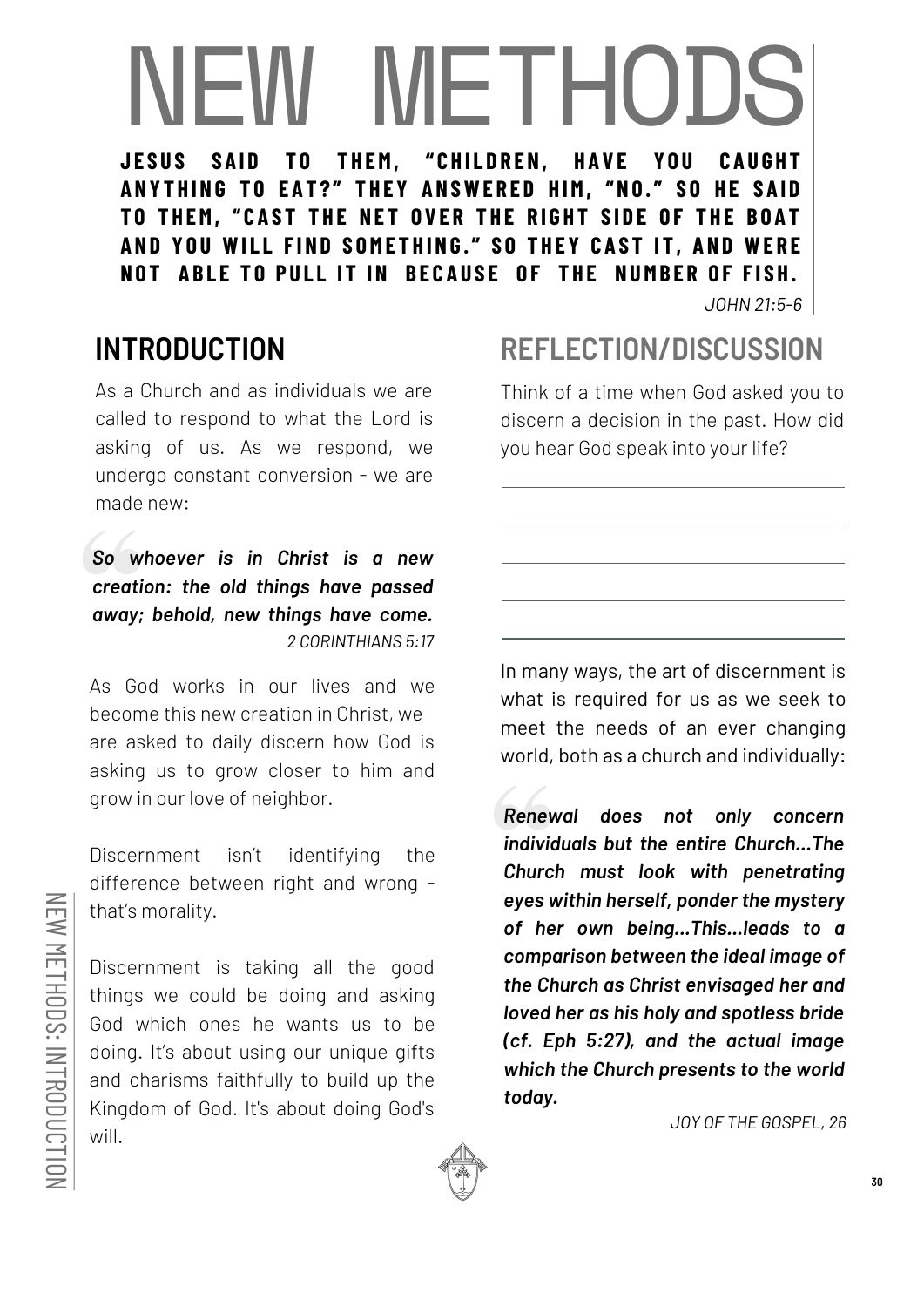## NEW METHODS **INTRODUCTION**

Unfortunately, we often fall short of being who God calls us to be. This doesn't mean that we should stop trying, it simply means we must continue to respond each day. As individuals, we have the Sacrament of Reconciliation to aid us in this. As a Church, we seek to embrace together the renewal that God asks of us.

This renewal leads us to an urgency to share the Good News - to undergo a missionary transformation as a Church:

**I DREAM OF A "MISSIONARY OPTION", THAT IS, A MISSIONARY IMPULSE CAPABLE OF TRANSFORMING EVERYTHING, SO THAT THE CHURCH'S CUSTOMS, WAYS OF DOING THINGS, TIMES AND SCHEDULES, LANGUAGE AND STRUCTURES CAN BE SUITABLY CHANNELED FOR THE EVANGELIZATION OF TODAY'S WORLD RATHER THAN FOR HER SELF-PRESERVATION.**

*JOY OF THE GOSPEL 27*

Sometimes our parishes can get stuck in a routine. We do the same things, year after year, and when we get the same results we often wonder why. Most of the statistics in surveys about life in the Church point to continued trends of decline.

While the Church isn't going to re-define doctrines to accommodate the world, it is asking each of us to consider how we can engage the world - to embrace New Methods in our ministries & discern how God wants us to reach out to those in our communities with a Gospel message that will enrich their lives and offer them eternal life.

So how do we respond?

**PASTORAL MINISTRY IN A MISSIONARY KEY SEEKS TO ABANDON THE COMPLACENT ATTITUDE THAT SAYS: "WE HAVE ALWAYS DONE IT THIS WAY". I INVITE EVERYONE TO BE BOLD AND CREATIVE IN THIS TASK OF RETHINKING THE GOALS, STRUCTURES, STYLE AND METHODS OF EVANGELIZATION IN THEIR RESPECTIVE COMMUNITIES.** *JOY OF THE GOSPEL, 33*

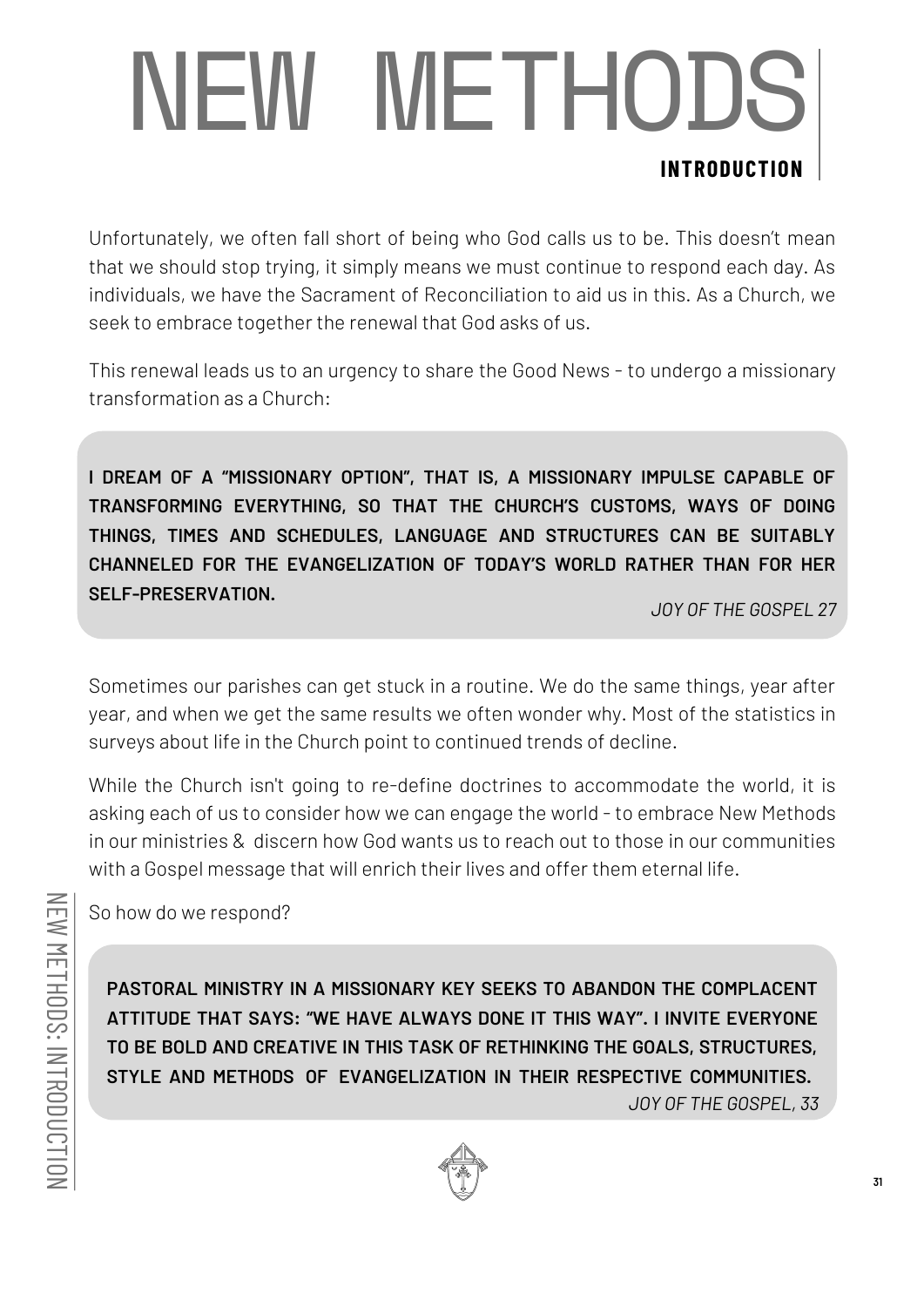## NEW METHODS **INTRODUCTION**

While embracing change can be scary, the scriptures are full of stories of God providing for his people when he asked them to do seemingly unusual things. Think of Noah building an arc, all the events leading up to the Exodus from Egypt or even the feeding of the five thousand.

When we place our trust in God and respond faithfully to His call, He always provides even if it's not always in the ways we're expecting or hoping!

Just as He called His people out of the familiarity of Egypt into the promised land, so too He is calling us to something new. As we set out to embrace New Methods, let's continue to offer God whatever we have and place our trust in Him to provide.

#### **REFLECTION/DISCUSSION**

In which of the above areas are you being called to grow? What gifts or charisms do you feel that God has given you? How can you use them for God?

#### **REFLECTION/DISCUSSION**

What are some areas you think your parish could embrace New Methods of reaching people?

**FOR ADDITIONAL REFLECTION PRACTICAL CHALLENGE**

1 Kings 17:7-6 John 21:1-14





Look up a list of your parish ministries. Think about which ones are effective in preaching the Gospel.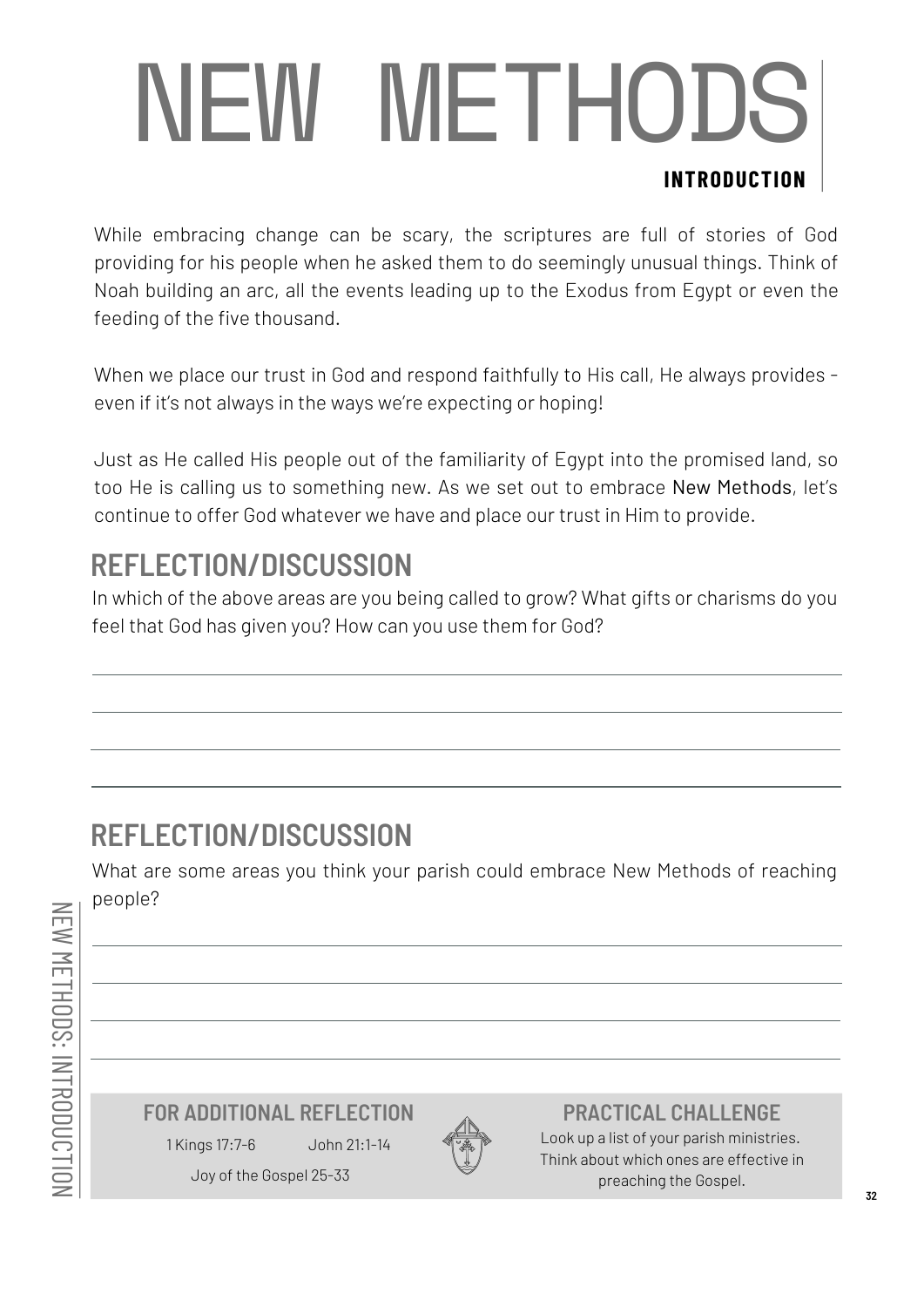# NEW METHODS

THE PARISH IS NOT AN OUTDATED INSTITUTION: PRECISELY BECAUSE IT POSSESSES GREAT FLEXIBILITY, IT CAN ASSUME **OUITE DIFFERENT CONTOURS DEPENDING ON THE OPENNESS AND** MISSIONARY CREATIVITY OF THE PASTOR AND THE COMMUNITY.

*JOY OF THE GOSPEL, 28*

### **GETTING STARTED**

So what are some of these *New Methods* we must embrace?

That's exactly what we are called to discern in our own ministries and parishes over the coming years! Each individual and each parish must listen to God and hear what He wants of them and how He wants them to make His presence known in the world.

With that said, here are a few categories to reflect upon that might challenge us all. While these might not be brand new ideas, how we practice them in our day to lives might require us to embrace change.

#### **GOING FORTH**

#### **GO, THEREFORE, AND MAKE DISCIPLES OF ALL NATIONS, BAPTIZING THEM IN THE NAME OF THE FATHER, AND OF THE SON, AND OF THE HOLY SPIRIT.** *MATTHEW 28:19*

As parishes and as individuals, we have to have a missionary orientation. A missionary doesn't simply sit back and wait for someone to come to them, rather they go out bringing the Good News. While you may not be called to be a missionary in a foreign country, you are called to be a missionary to the parts of the world that you live in! Our parishes must have an outward orientation too - which may require some change.

**THE CHURCH WHICH "GOES FORTH" IS A COMMUNITY OF MISSIONARY DISCIPLES WHO TAKE THE FIRST STEP, WHO ARE INVOLVED AND SUPPORTIVE, WHO BEAR FRUIT AND REJOICE... JOY OF THE GOSPEL, 24**

### **REFLECTION/DISCUSSION**

What are some areas you think you or your parish could embrace New Methods of reaching out to people in your community?

 $\geq$ 

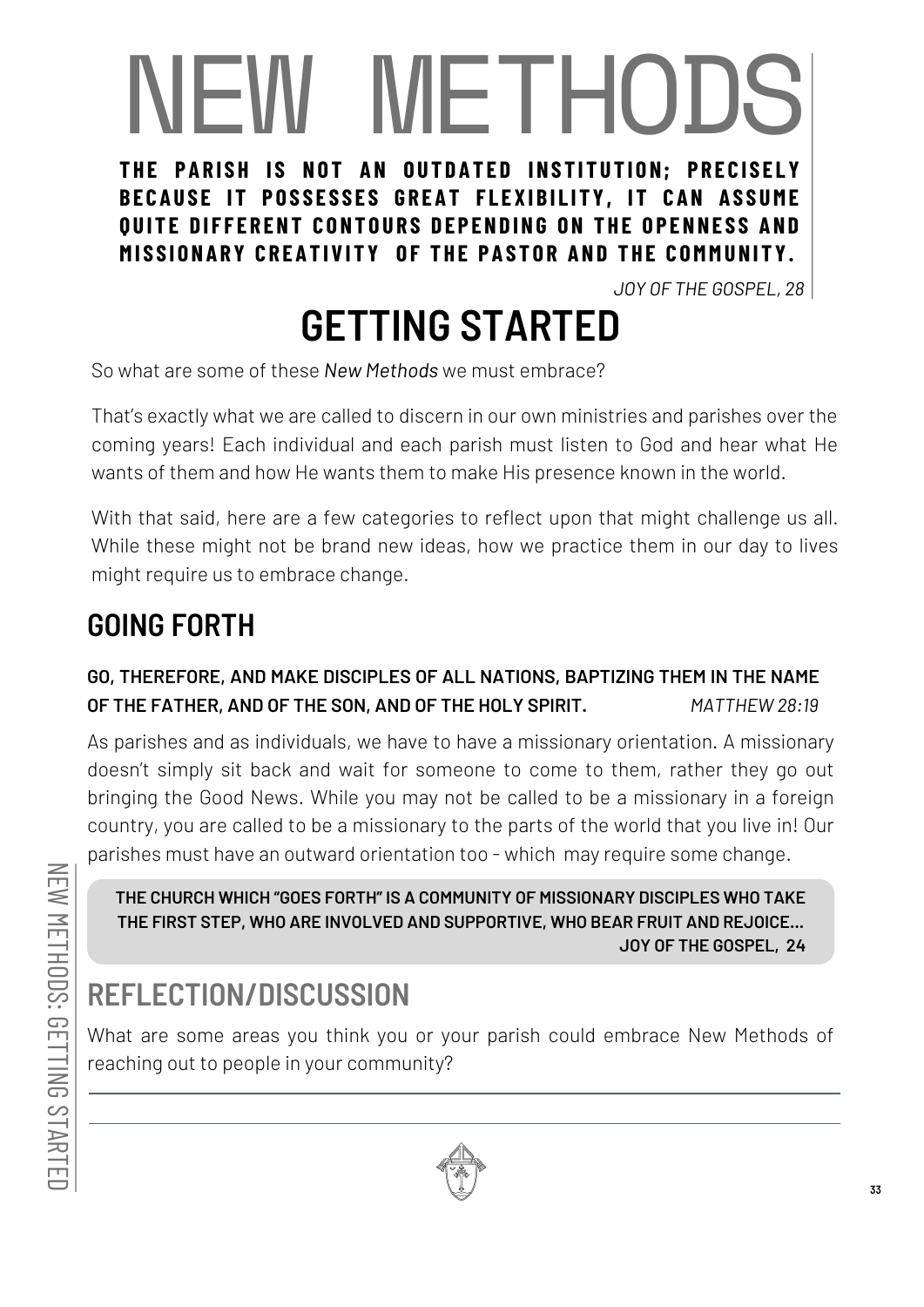## NEW METHODS **GETTING STARTED**

#### **LISTENING + ACCOMPANIMENT**

**HE ASKED THEM, "WHAT ARE YOU DISCUSSING AS YOU WALK ALONG?" THEY STOPPED, LOOKING DOWNCAST. ONE OF THEM, NAMED CLEOPAS, SAID TO HIM IN REPLY, "ARE YOU THE ONLY VISITOR TO JERUSALEM WHO DOES NOT KNOW OF THE THINGS THAT HAVE TAKEN PLACE THERE IN THESE DAYS?" AND HE REPLIED TO THEM, "WHAT SORT OF THINGS?"**

*LUKE 24:17-19*

As Jesus models for us in the story of the road to Emmaus, it's important to walk with people, listen to them and ask questions! As we get to know people, their beliefs, fears, and struggles, we better understand how we can respond to their needs.

We can't assume to know exactly what someone needs on their path to conversion. We must be patient and witness the Gospel by our actions, ask questions, and be present for the highs and lows of people's lives in order to model Jesus' ministry.

**AN EVANGELIZING COMMUNITY GETS INVOLVED BY WORD AND DEED IN PEOPLE'S DAIL Y LIVES; IT BRIDGES DISTANCES, IT IS WILLING TO ABASE ITSELF IF NECESSARY, AND IT EMBRACES HUMAN LIFE, TOUCHING THE SUFFERING FLESH OF CHRIST IN OTHERS. EVANGELIZERS THUS TAKE ON THE "SMELL OF THE SHEEP" AND THE SHEEP ARE WILLING TO HEAR THEIR VOICE.**

JOY OF THE GOSPEL, 24

#### **REFLECTION/DISCUSSION**

How can you grow in listening and accompaniment? How can your parish?

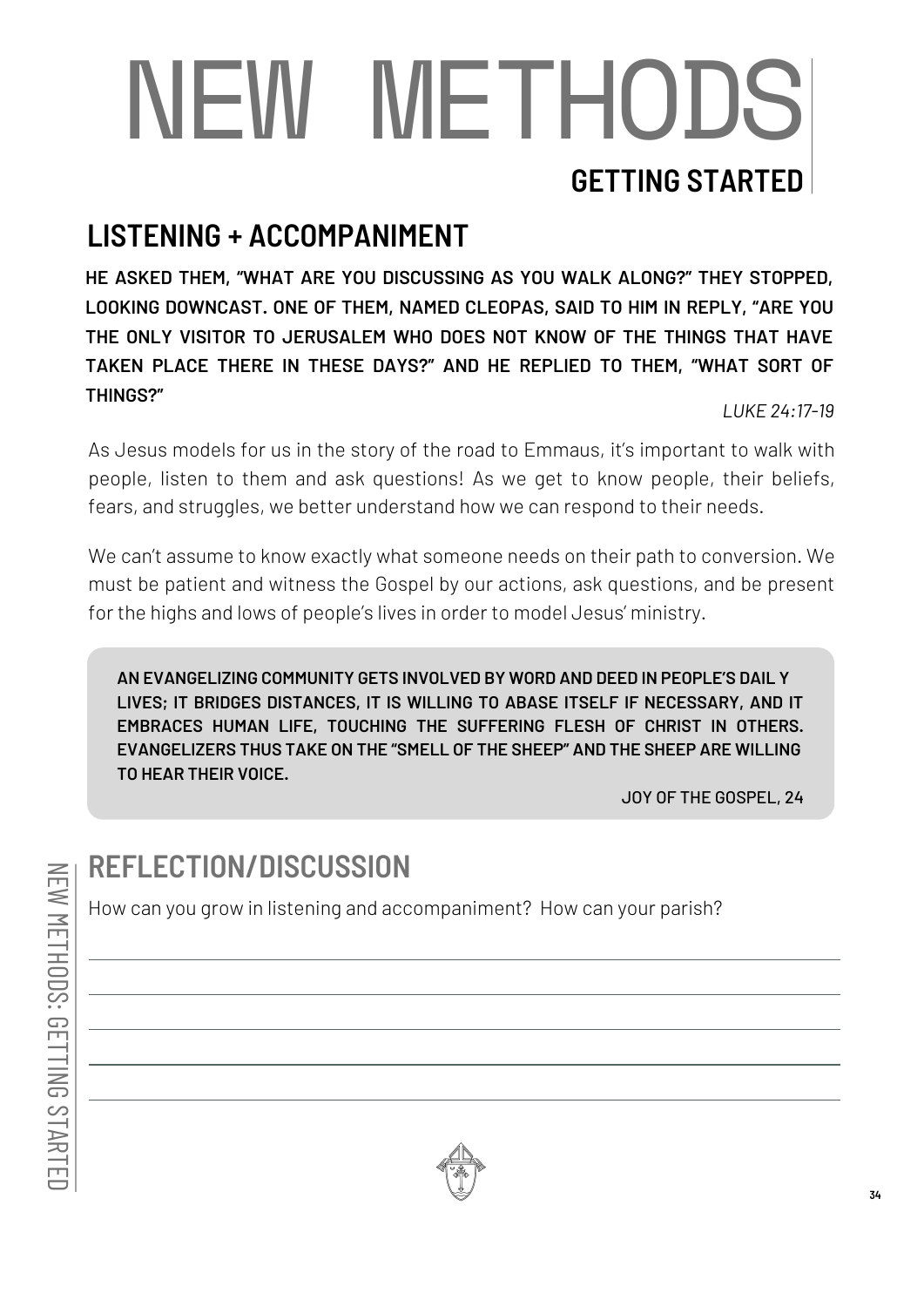## NEW METHODS **GETTING STARTED**

#### **HOSPITALITY + WELCOME**

#### **WHOEVER RECEIVES YOU RECEIVES ME, AND WHOEVER RECEIVES ME RECEIVES THE ONE WHO SENT ME**

*MATTHEW 10:40*

As we go forth to walk with people as they journey towards Christ and back to our Churches, it's important to ask: What are they coming back to? How will they be received? True hospitality recognizes the needs of the person before them and tries to remove any obstacles that might prevent them from receiving God's grace.

Can donuts and coffee help with this? Sure! But if the person sitting next to them at Mass gave them a dirty look for an hour because "they are in my pew", it may not be enough. Hospitality and welcome is more than the work of a committee. There is so much we can do to help transform our *entire communities* into welcoming communities that will do whatever it takes to welcome people and walk with them on a path of discipleship in the parish.

**THE CHURCH MUST BE A PLACE OF MERCY FREELY GIVEN, WHERE EVERYONE CAN FEEL WELCOMED, LOVED, FORGIVEN AND ENCOURAGED TO LIVE THE GOOD LIFE OF THE GOSPEL.**

JOY OF THE GOSPEL, 114

#### **REFLECTION/DISCUSSION**

 $\geq$ Ē  $\leq$  $\mathbf{\Xi}$ Ē  $\equiv$  $\bigcirc$ D တ္  $\mathbf \Omega$ Ē  $\overline{\phantom{0}}$ T<br>N  $\mathbf \Omega$ STARTE

D

How can you grow in hospitality and welcome? How can your parish ?

#### **FOR ADDITIONAL REFLECTION PRACTICAL CHALLENGE**

Joy of the Gospel 127-131 Luke 24:13-35 Acts 2



Engage someone in a deeper conversation after mass this week. Pray for them before and after you speak with them.